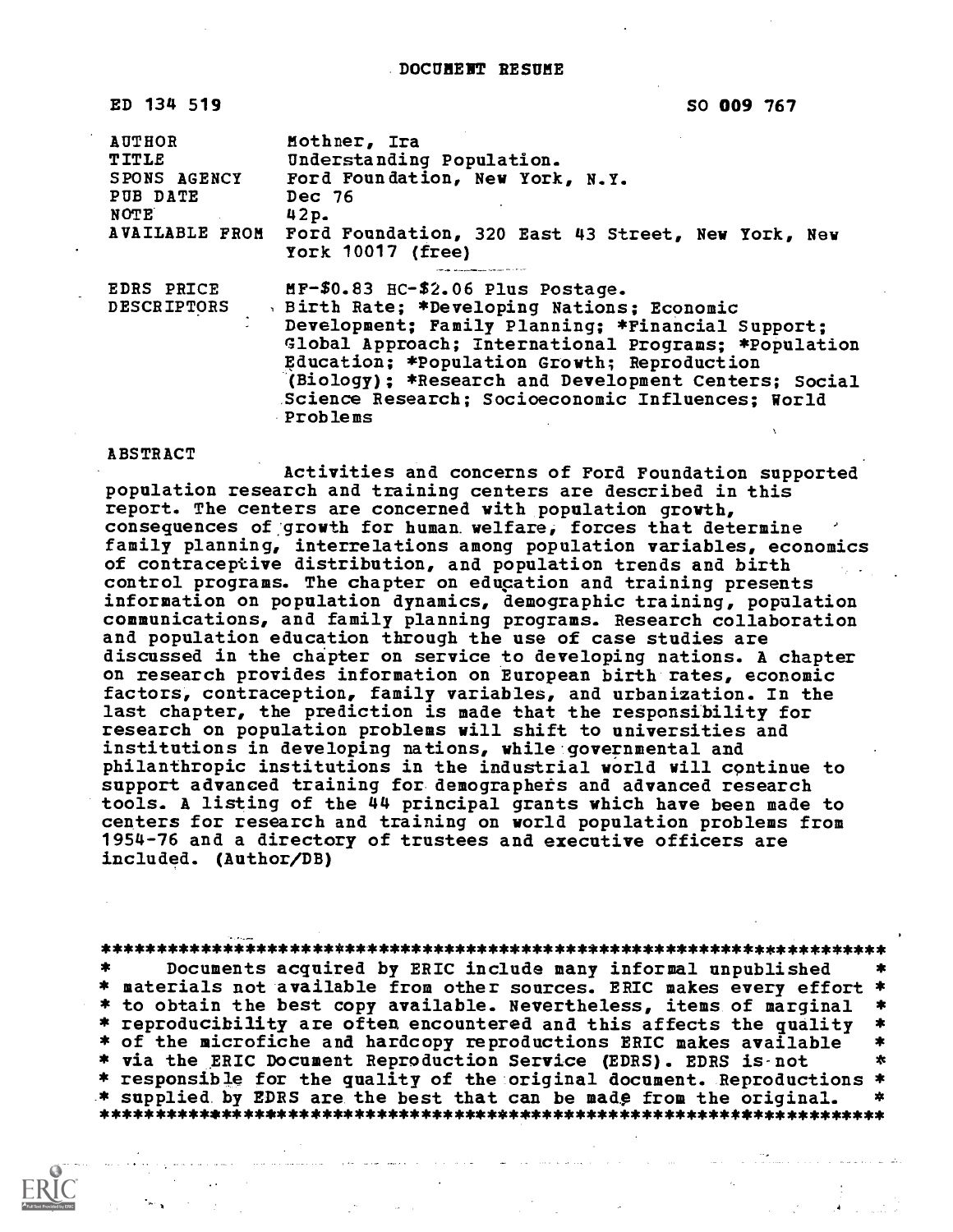# U.S. DEPARTMENT OF HEALTH.<br>EDUCATION & WELFARE<br>NATIONAL INSTITUTE OF<br>EDUCATION

THIS DOCUMENT HAS BEEN REPRO-<br>DUCED EXACTLY AS RECEIVED FROM<br>THE PERSON OR ORGANIZATION ORIGIN'<br>ATING IT POINTS OF VIEW OR OPINIONS<br>STATED DO NOT NECESSARILY REPRE-<br>SENICATION POSITION OR POLICY<br>EDUCATION POSITION OR POLIC

# Understanding Population **Population**



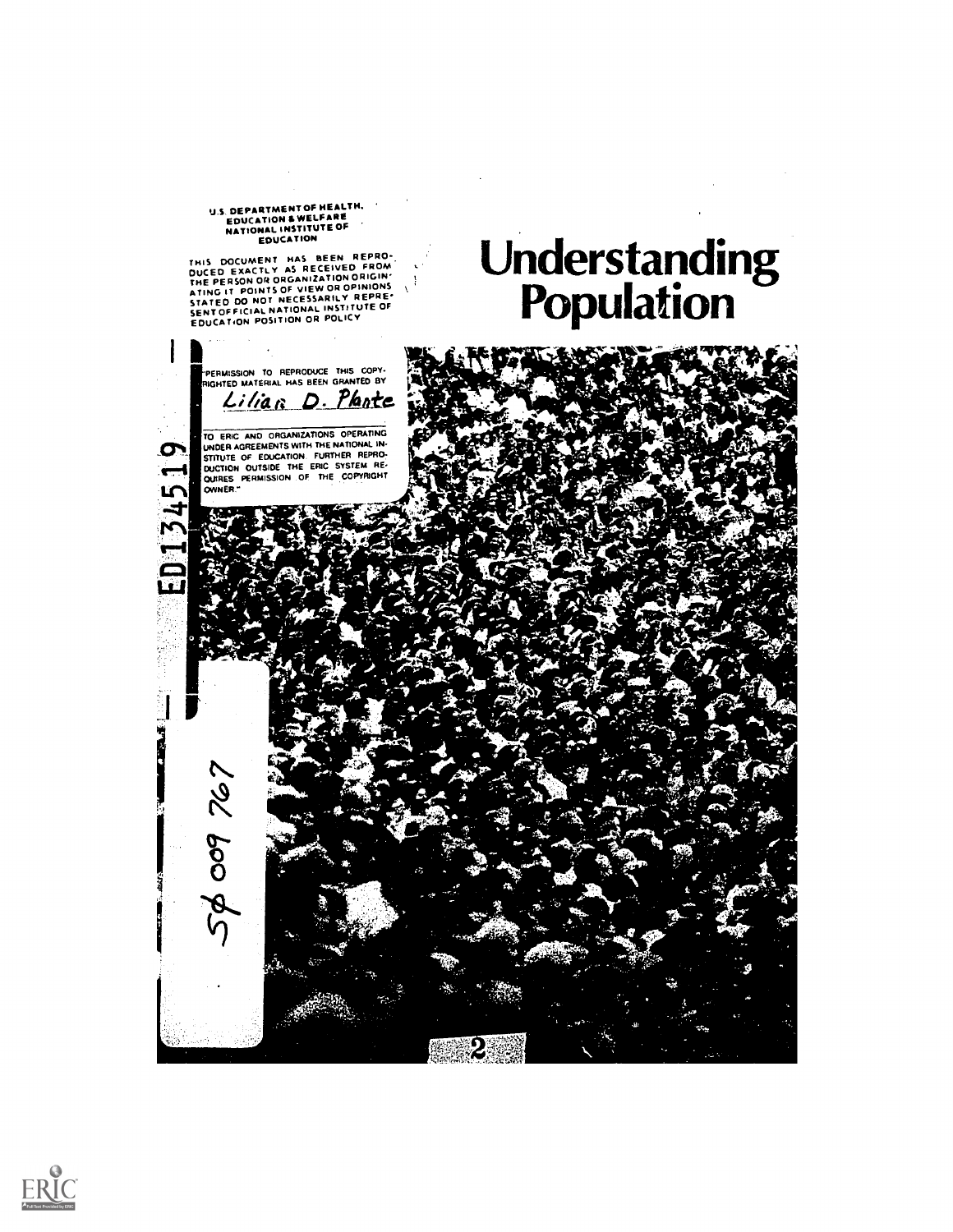# Understanding Population

 $\sim$   $\sim$ 

أساد المساريح والمستردع والأرادي

y.

 $\Delta$ 

 $\mathcal{A}_\mathrm{c}$  .

 $\vec{r}$ 

 $\mathcal{L}(\mathcal{F})$  and  $\mathcal{L}(\mathcal{F})$  .

 $\sim 10^{11}$ 

 $\sim$ 

 $\sim$ 

 $\sim$ 

 $\sim$ 

 $\frac{1}{2}$  ,  $\frac{1}{2}$ 

 $\bar{\gamma}$ 

l.

J.

t.  $\bar{A}$ 

 $\ddot{\phantom{a}}$ 

 $\bar{z}$  $\ddot{\phantom{a}}$ 

 $\bar{\beta}$ 

 $\frac{5}{4} \frac{2}{\sqrt{3}} \frac{1}{\sqrt{3}}$  $\sim$   $\lambda$ t.

 $\tilde{t}_1$ 

 $\beta$  $\mathbb{R}^{2\times 2}$ 

 $\mathcal{A}$  $\frac{1}{2}$ 

 $\sim$ 

الأمريكية المستحدة الأمريكي.<br>الرابع الأمريكية المستحدة المستحدة المر

 $\sim$   $t$ 

| <b>Introduction</b>                           | 3     |
|-----------------------------------------------|-------|
| <b>Shifting Focus</b><br>$\ddot{\phantom{a}}$ | 4     |
| Centers: A Vital Web                          | 7     |
| <b>Education and Training</b>                 | 9     |
| <b>Population Dynamics</b>                    | - 10  |
| Demographic Training                          | 12    |
| <b>Population Communications</b>              | 14    |
| Managing Family Planning                      | 16    |
| <b>Service to Developing Nations</b>          | 18    |
| <b>Collaboration Abroad</b>                   | 19    |
| <b>Teaching Cases in Population</b>           | 21    |
| Research                                      | 23    |
| Learning from Europe?                         | 23    |
| <b>Economic Factors</b>                       | 25    |
| Motivation in Contraception                   | $-26$ |
| <b>Family Variables</b>                       | 29    |
| Urbanization                                  | 31    |
| Looking Ahead                                 | 33    |
| Appendix                                      | 36    |

One of a series of reports on activities supported by the Ford Foundation. A complete-list of Foundation publications may be obtained from the Foundation's Office of Reports, 320 East 43 Street, New York, New York 10017.

 $\bar{\phantom{a}}$ 

 $\mathcal{F}_{\mathcal{A}}$ 

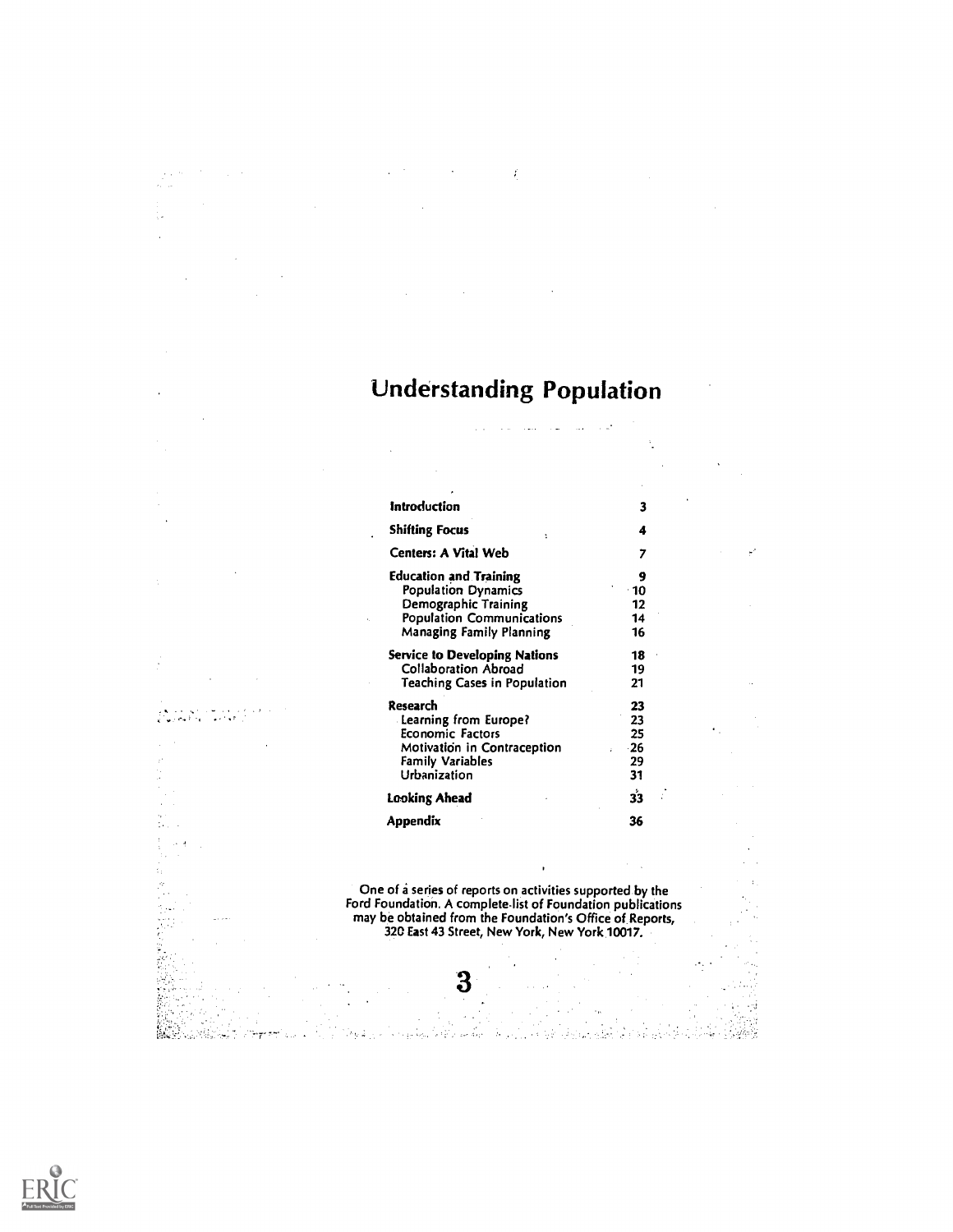| $\mathcal{L}(\mathcal{L}(\mathcal{L}(\mathcal{L}(\mathcal{L}(\mathcal{L}(\mathcal{L}(\mathcal{L}(\mathcal{L}(\mathcal{L}(\mathcal{L}(\mathcal{L}(\mathcal{L}(\mathcal{L}(\mathcal{L}(\mathcal{L}(\mathcal{L}(\mathcal{L}(\mathcal{L}(\mathcal{L}(\mathcal{L}(\mathcal{L}(\mathcal{L}(\mathcal{L}(\mathcal{L}(\mathcal{L}(\mathcal{L}(\mathcal{L}(\mathcal{L}(\mathcal{L}(\mathcal{L}(\mathcal{L}(\mathcal{L}(\mathcal{L}(\mathcal{L}(\mathcal{L}(\mathcal{$ |                                                                                              |                                                                                     |  |                                                                                                     |  |
|-------------------------------------------------------------------------------------------------------------------------------------------------------------------------------------------------------------------------------------------------------------------------------------------------------------------------------------------------------------------------------------------------------------------------------------------------------------|----------------------------------------------------------------------------------------------|-------------------------------------------------------------------------------------|--|-----------------------------------------------------------------------------------------------------|--|
| $\mathcal{L}(\mathcal{L}(\mathcal{L}(\mathcal{L}(\mathcal{L}(\mathcal{L}(\mathcal{L}(\mathcal{L}(\mathcal{L}(\mathcal{L}(\mathcal{L}(\mathcal{L}(\mathcal{L}(\mathcal{L}(\mathcal{L}(\mathcal{L}(\mathcal{L}(\mathcal{L}(\mathcal{L}(\mathcal{L}(\mathcal{L}(\mathcal{L}(\mathcal{L}(\mathcal{L}(\mathcal{L}(\mathcal{L}(\mathcal{L}(\mathcal{L}(\mathcal{L}(\mathcal{L}(\mathcal{L}(\mathcal{L}(\mathcal{L}(\mathcal{L}(\mathcal{L}(\mathcal{L}(\mathcal{$ |                                                                                              |                                                                                     |  |                                                                                                     |  |
|                                                                                                                                                                                                                                                                                                                                                                                                                                                             |                                                                                              |                                                                                     |  | the contract of the contract of the contract of the contract of the contract of the contract of the |  |
|                                                                                                                                                                                                                                                                                                                                                                                                                                                             |                                                                                              |                                                                                     |  |                                                                                                     |  |
|                                                                                                                                                                                                                                                                                                                                                                                                                                                             |                                                                                              | the contract of the contract of the contract of the contract of the contract of the |  |                                                                                                     |  |
|                                                                                                                                                                                                                                                                                                                                                                                                                                                             | the contract of the contract of the contract of the contract of the contract of              |                                                                                     |  |                                                                                                     |  |
|                                                                                                                                                                                                                                                                                                                                                                                                                                                             | the contract of the state of the contract of the contract of the contract of the contract of |                                                                                     |  |                                                                                                     |  |

 $\bar{z}$ 

J.



 $\bar{\phi}$ 

in vitin<br>Vitin Sub

s (bil

 $\frac{4}{\sqrt{2}}$ 

والكليان والأرادي

il Gine's

#### Text by Ira Mothner

أوربأ برد

J.

Í.

 $\cdot$  $\ddot{ }$  $\mathbf{r}$  $\mathcal{L}_{\mathcal{A}}$  $\lambda$ Copyrighi 1976 by the Ford Foundation. All rights reserved Library of Congress Catalog Card Number 76-45564 September 1976

έç,

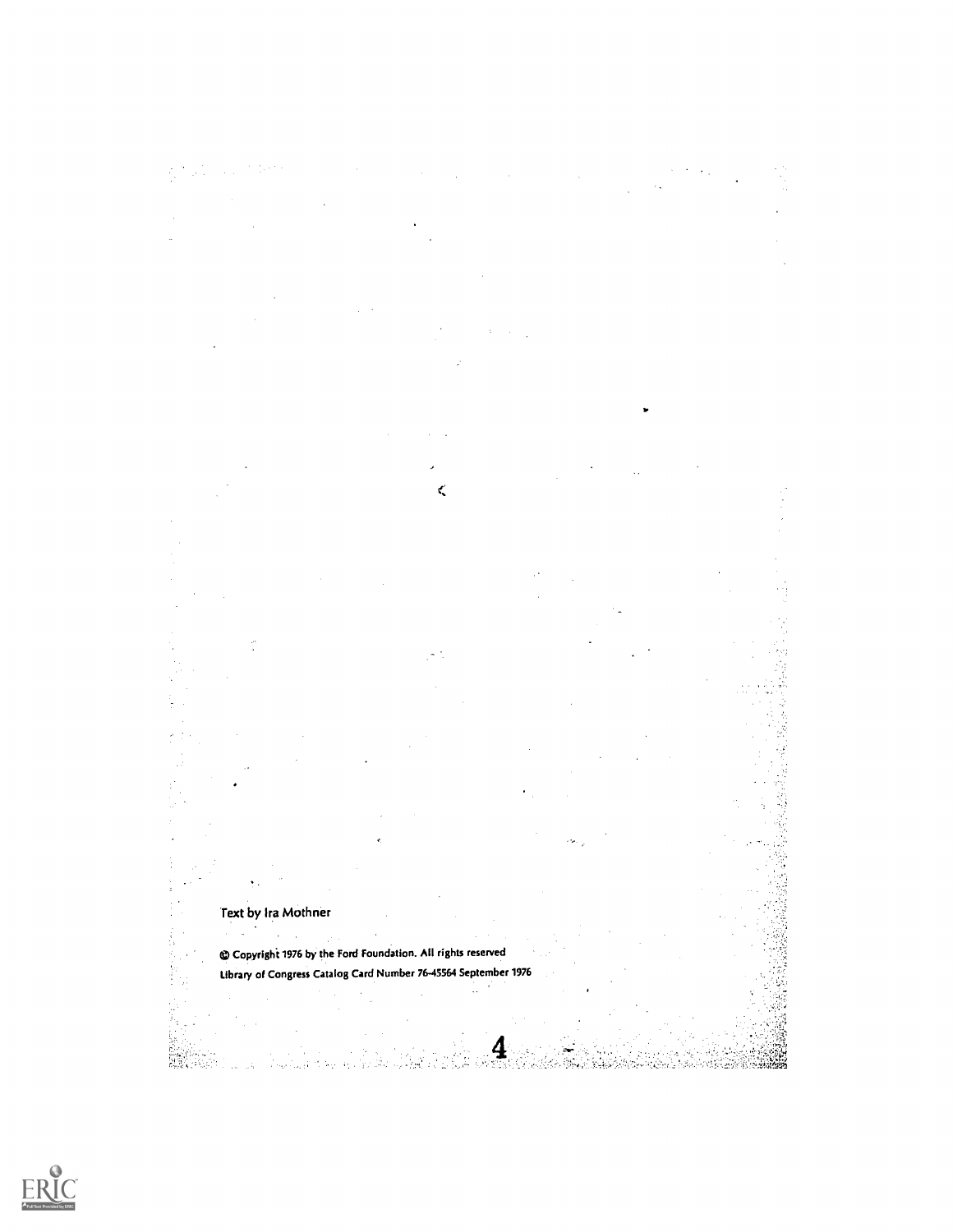

R. OLUKUNLE ADEGBOLA, a young lecturer in population geography at the University of Lagos in Nigeria, came to Princeton University for a year's advanced training in demography in 1972. Earlier he had earned his doctorate at the University of lbadan, and then had helped plan census coverage and surveyed housing patterns in the capital city of Lagos.

In this work Dr. Adegbola concentrated on distribution patterns where people are and how they got there. In particular, he studied the large-scale migration from country to town that is characteristic of Nigeria and most other developing countries. This research heightened his interest in another aspect of population-growth rates. It was to learn more about the patterns of fertility, mortality, and age structure that Dr. Adegbola went to Princeton.

Princeton's Office of Population Research is one of a dozen American centers providing research and training on the social science aspects of world population problems. These centers are a major source of new information about population growth and urbanization, and they are a primary training ground for family-planning officials, research workers, population policy analysts, and teachers of demography throughout the worid.

Support of these centers has been a major component of the Ford Foundation's efforts in the population field for some twenty years. This report describes some of their work.

 $5 \t3$ 



;,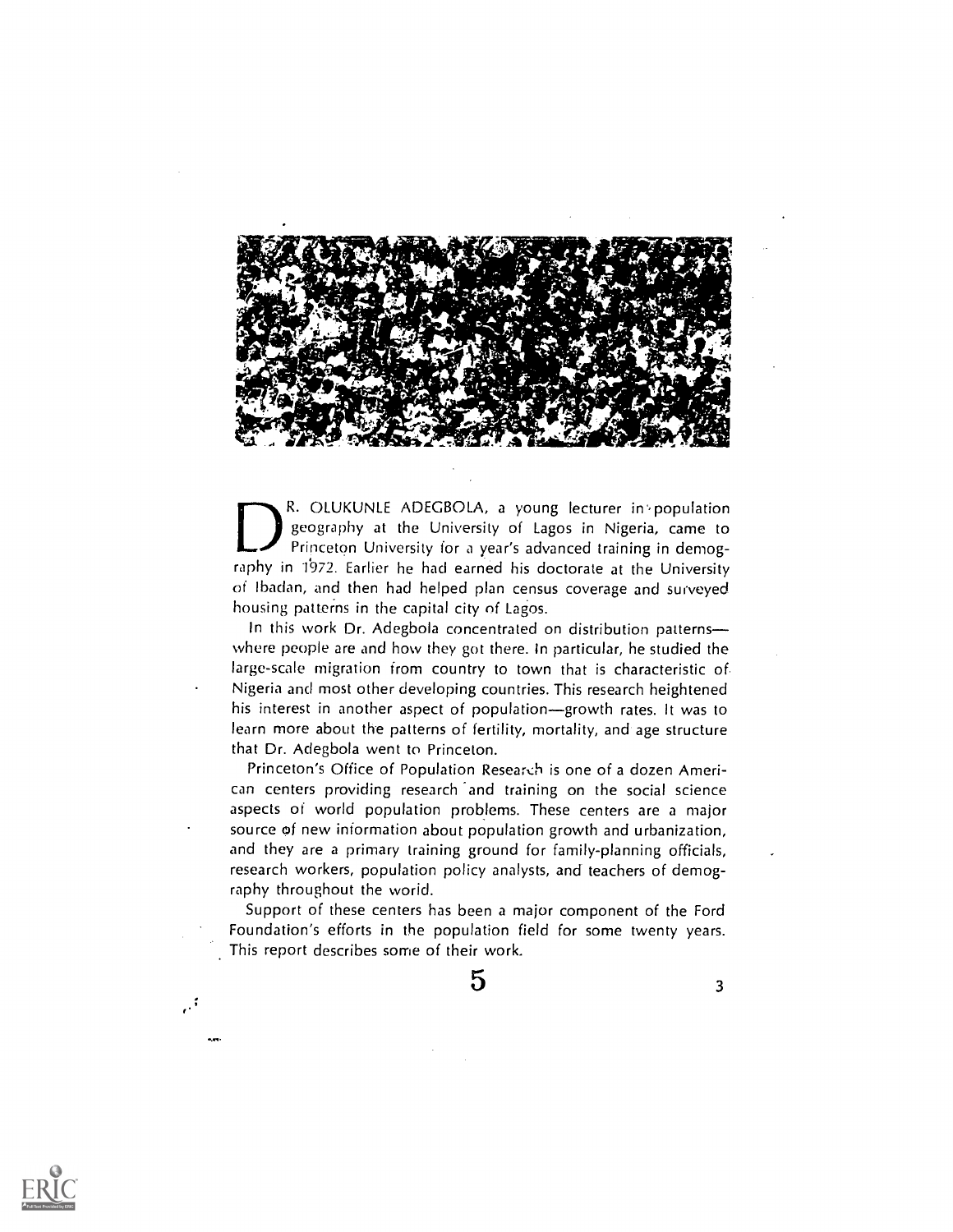

## Shifting Focus

World population, little more than 1.5 billion when this century began, may pass the 7 billion mark before it ends. The cost of meeting the nutritional and resource needs of the men, women, and children who constitute these steadily increasing numbers is already immense. Accommodating humanity's future billions is bound to have a massive impact on the environment, the world economy, the aspirations of developing nations, and the equality of life everywhere.

Students of population change realize that attempting to curb humanity's increase is, as one remarked, "truly an audacious notion." No species has ever before been capable of controlling its numbers by its own conscious efforts, yet the need to do so is widely, though not universally, acknowledged. There is a momentum to growth, and even a sudden plummeting of fertility down to the "replacement" level (with favorable mortality, just over two children per women, on average) could not prevent the addition of at least 3 billion people by the next century.

Population is no longer as sensitive a subject as it was twenty-five years ago. When the Ford Foundation began intensive work in reproductive biology research and training in the early 1960s, support 'from government and other private groups was minimal. For several years,  $\cdot$  the Foundation was the largest single source of support, but now the United States government far surpasses the Foundation's and all other private contributions. Now, too, efforts to understand and do something about population problems engage a great number of men and  $\mathbf{F}$ . women throughout the world--biological scientists, administrators, social scientists, and government officials.

In the last ten years, especially, financial support for work on population problems has expanded and diversified. Biomedical research-



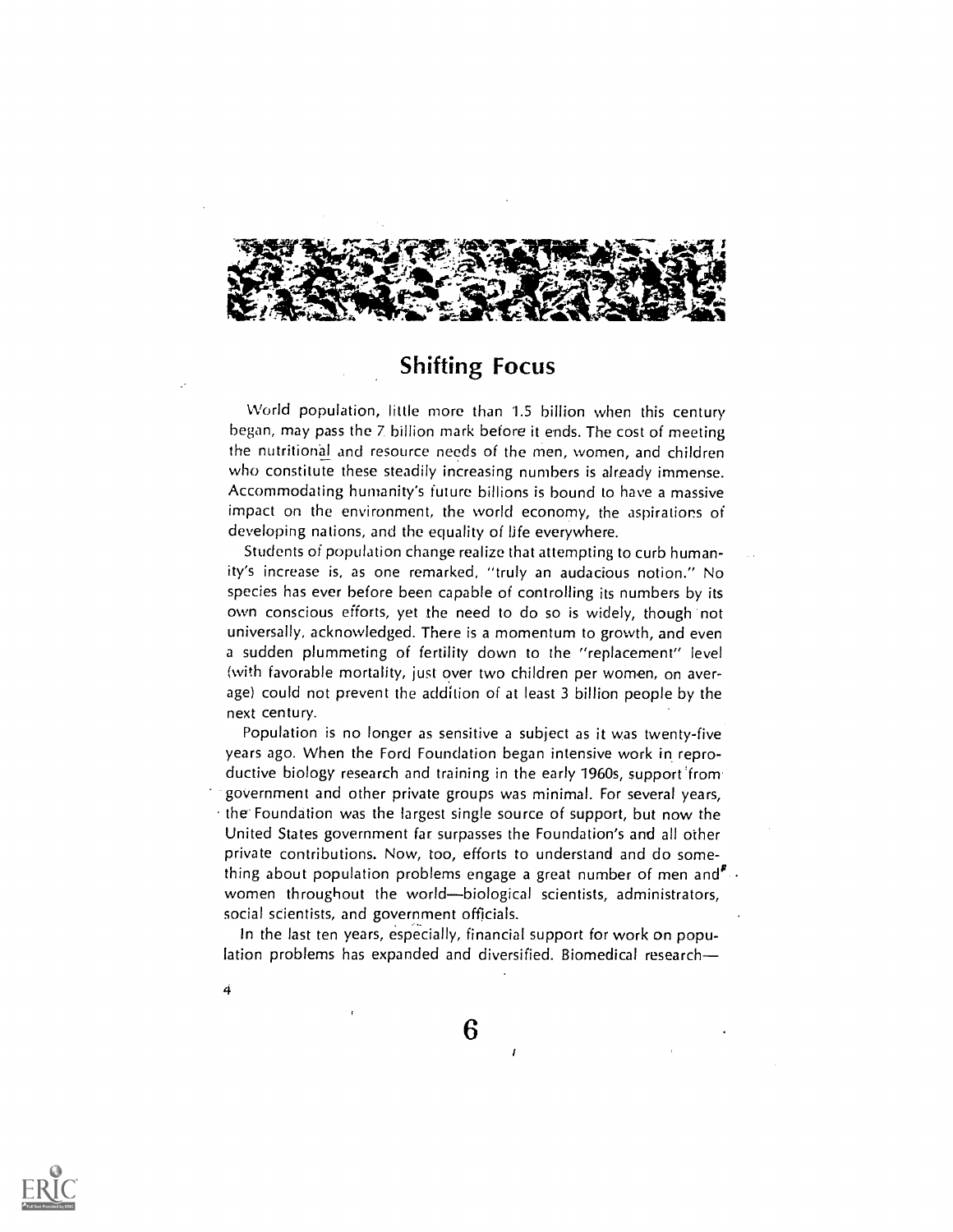the search for contraceptive devices and methods that are effective, safe, cheap, and widely acceptable—is perhaps the most dramatic part of the struggle to understand and cope with onrushing population growth.

Development and testing of contraceptive devices is being done by fifteen to twenty pharmaceutical firms, but most of the research in reproductive science relevant to fertility control, and practically all of the related training, takes place in laboratories and clinics affiliated with universities. These activities are centered in the United States, Europe, Israel, Australia, and Japan, but considerable efforts are also being made in the developing world.

The issues associated with population are as political, social, and economic as they are scientific. At the United Nations World Population Conference, held in Bucharest, Rumania, during August of 1974, for example, representatives of many young and struggling nations insisted that population growth was not a real problem, and certainly not a major one. What prevented them from achieving more satisfactory economic development, they asserted, was inequitable distribution of the world's wealth and resources, the present international economic order, and "superconsumption" by the industrialized nations. Yet, although the Bucharest Conference failed to stress the critical nature of population as a factor in national development, family planning was recognized as essential to family health and welfare, international cooperation was encouraged, and the expansion of international assistance endorsed. The participants at Bucharest also generally agreed on the adverse effects of rapid urbanization-loss of rural manpower, damage to the environment, imbalance in the growth of urban centers.

Such concerns indicate the varied public-policy implications of population growth and change. Social science research on these issues has been stressed increasingly since 1970.

Among the problems social scientists are trying to shed light on are:  $-$ the factors that determine population growth,

the consequences of growth for human welfare,

the psychological, social, economic, and cultural forces that either encourage fertility or motivate parents to limit family size,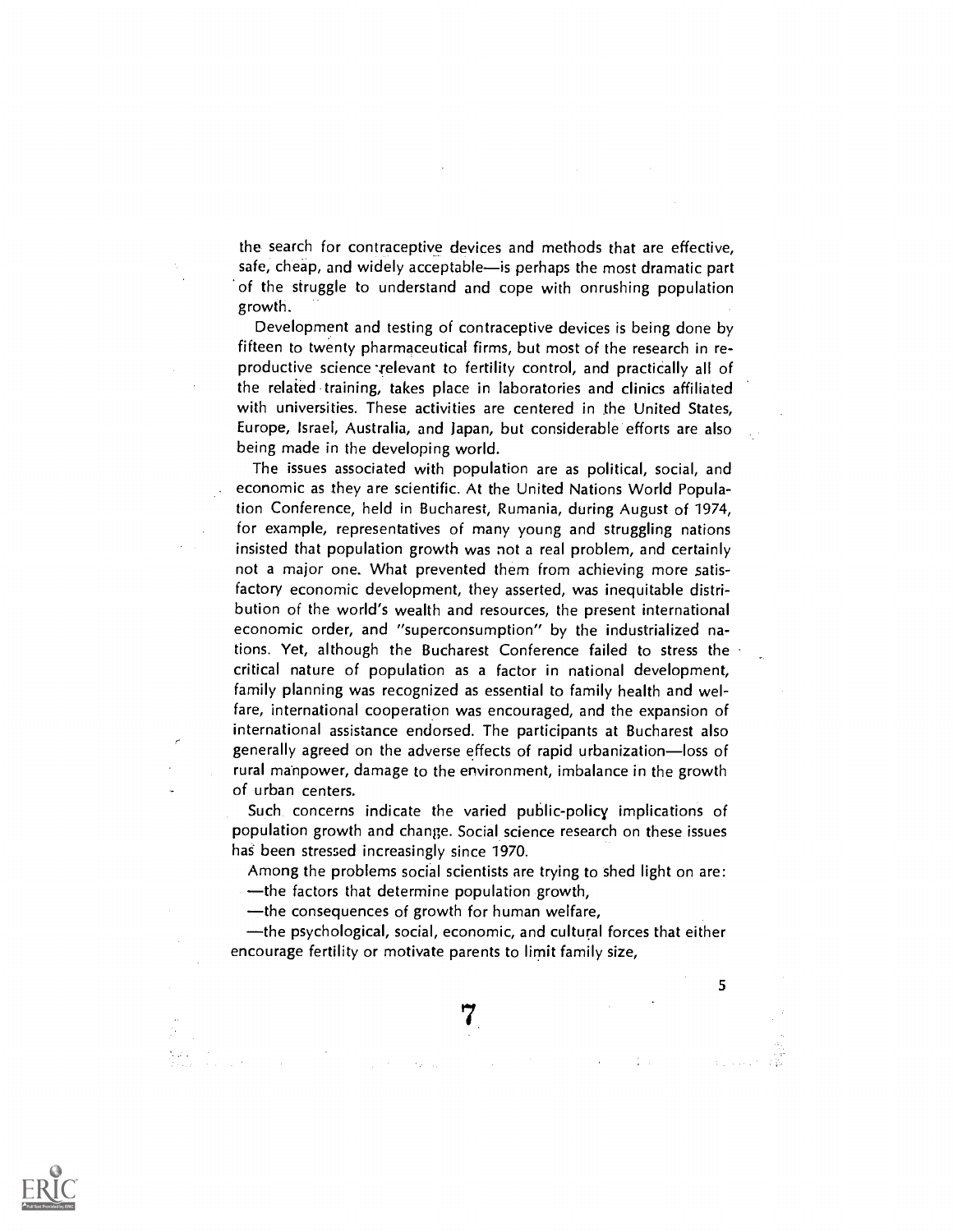$\rightarrow$  the interrelations among population variables, e.g., the discovery that a nation's age structure (and hence the burden of dependency) is determined primarily by fertility and not by mortality, as had previously been thought,

the economics of contraceptive distribution,

the measurement of population trends and of the effectiveness of birth control programs in countries where census-taking and registration of births are not uniformly reliable.

Most of the research, and the training of population specialists throughout the world, is conducted by university-based population studies centers. In addition, the staffs of these centers collaborate with field specialists all over the world.

Because of the increased attention given to social science aspects of population growth, the Ford Foundation's emphases have shifted accordingly. Whereas support for biological research and training has accounted for more than half the Foundation's population budget over the past decade, the proportion will decrease in the future.\* Support of work in reproductive biology remains significant, however. It includes assistance for a major international network of clinical investigators the' Population Council's. International Committee for Contraceptive Research (ICCR). They are testing new forms of the intrauterine device, contraceptive implants for both men and women, and an immunological approach to fertility control—a contraceptive vaccine developed at the All-India Institute of Medical Science, which is also assisted by the Foundation.

Still, it is recognized that fertility control will not be brought about by the efforts of biomedical scientists alone. More effective family planning depends on improving out-reach programs that make services available to men and women akeady motivated but ill-informed, and on better understanding of social, economic, and cultural forces

\*A major Foundation-assisted international review of advances in reproductive science research and contraceptive development over the last two decades has been completed. The findings and suggested subjects for future support will be released in 1976 through a policy report entitled, Reproduction and Human Welfare: A Challenge to Research (Cambridge: MIT Press), another volume of forty scientific essays, and through articles in professional journals and general interest publications. The review was conducted by a team headed by Dr. Roy O. Creep of Harvard University.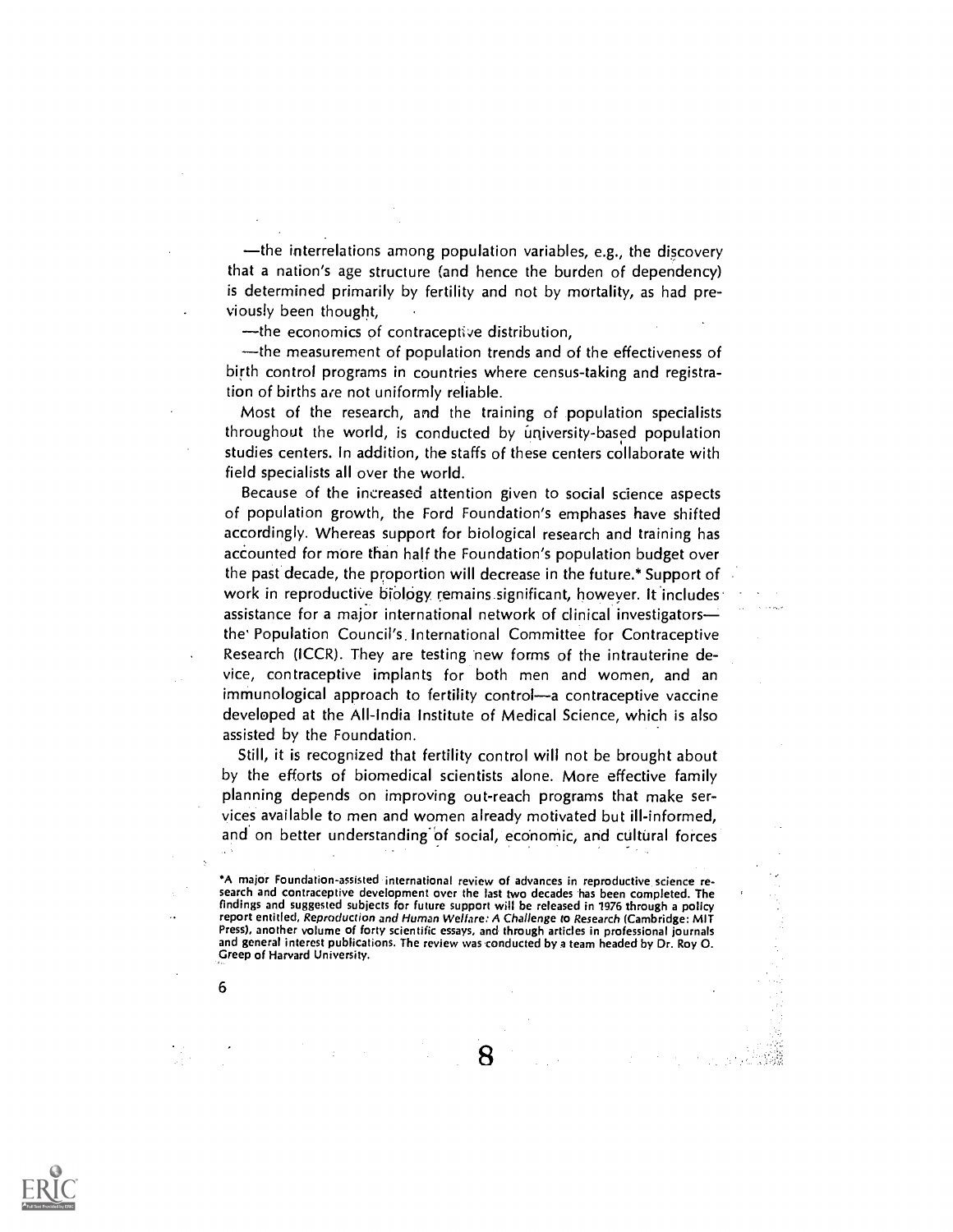that may stimuate or weaken motivation. The interaction between population dynamics and economic development must be better understood. Much depends on the overall environment in which individual decisions about family size are made. Difficult policy alternatives must be explored: e.g., if child labor can be reduced by extending compulsory education, will fertility decline? Can the status of women be altered so that self-esteem no longer depends so much on the number of children they bear?



#### Centers: A Vital Web

In these tasks population studies centers play a major role.

To date Foundation core support of population studies centers totals approximately \$31 million, and accounts for about 15 per cent of the Foundation's overall commitment to the population field. The objectives of this support are:

to increase the competence of developing nations to analyze population problems and recognize ways in which they affect and are affected by economic and social development;

--to identify the social determinants of population growth, distribution, and composition, and, explore the relations between population policy and other areas of social and economic policy;

- to encourage new initiatives in family planning, the use of modern management methods, various distribution systems, and improved communiciation techniques.

This report deals mainly with population centers in the United States because they are older and more experienced than most others, because to date many of the world's population specialists have studied there, and because much of the original research in demography, population dynamics, and family planning has been produced by their scholars. However, in the last decade population centers have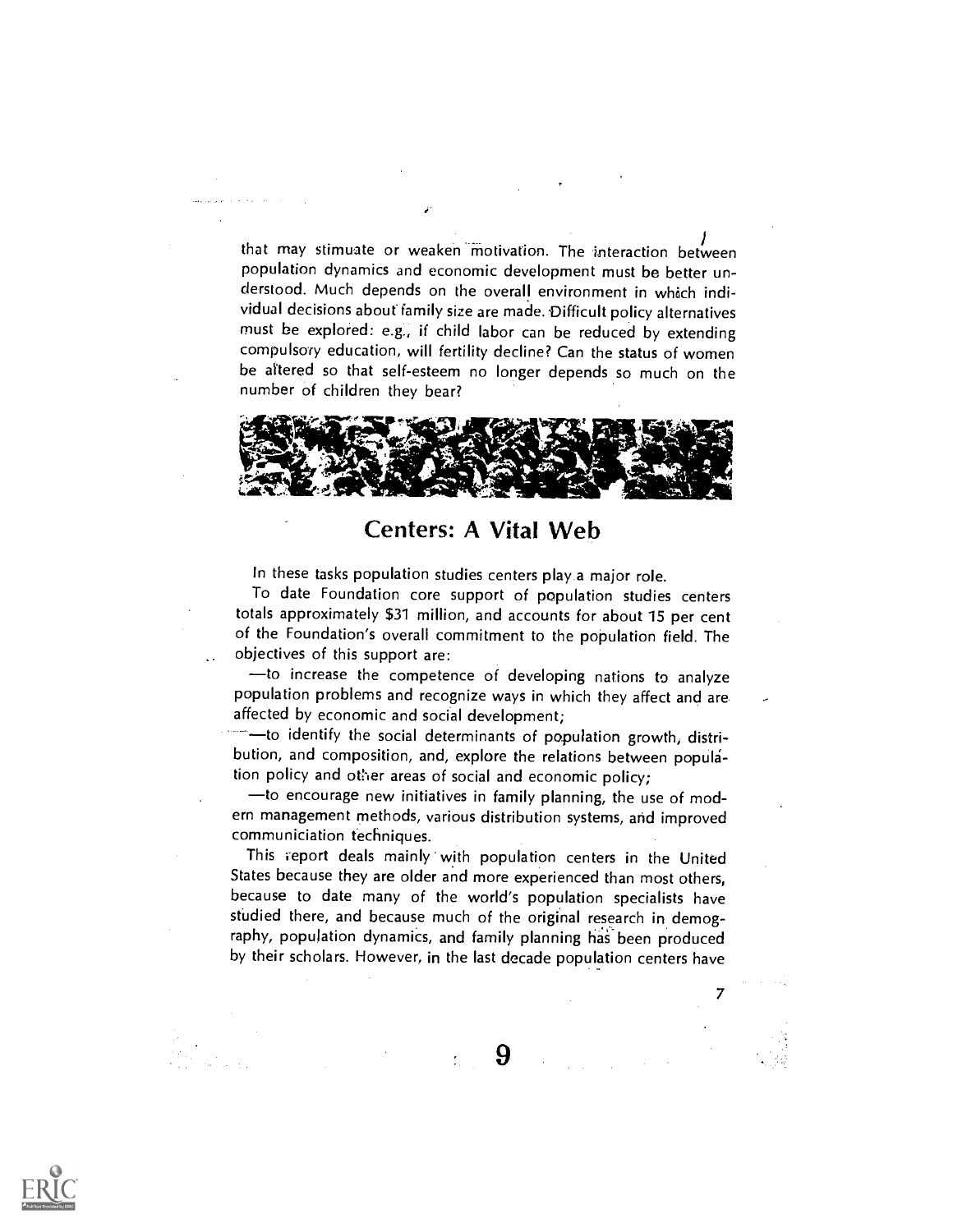also been developing rapidly throughout the world. The Foundation supports twenty-five of them in Africa, Asia, and Latin America, partly through assistance to the Population Council and also by direct grants. For example, the Institute of Population Studies at Haceteppe University in Turkey, one of the more advanced centers for graduate research and training, has produced important demographic data, monitored and evaluated family-planning programs, analyzed Turkey's program for delivering intrauterine devices, and evaluated trends in contraceptive practices and attitudes. Among its recent research projects are studies of the causes and consequences of urbanization and the interrelations among medical practice, birth control, and family health.

Close working ties have been developed between American centers and developing countries, particularly in Asia. For example, the Population Research Center of the University of Chicago helped the University of the Philippines establish a Population Institute in .1964. The two centers have since collaborated in a national demographic survey that provided basic information about fertility, internal migration, composition of the labor force, and social mobility. Its purpose was to establish a benchmark for measuring changes in fertility. The field work was carried on with Foundation and U.S. government funds.

Population trends are far from inconsequential in the richer, more developed industrialized parts of the world. In the U.S., for example, the migration of the poor from the rural South to large cities brought about major social changes. And in spite of the legalization of birth control and abortion, they continue to be subjects of public policy debate. Still, the predominant concern with population dynamics focuses- on the Third World. The-poorest countries have-registered the most spectacular population gains in history and are likely to continue doing so in the decades ahead.

Many less-developed nations are concerned with the effects of population growth on the quality of fife, and some thirty-five countries have official programs aimed at decreasing fertility. Even where population problems are given low priority by officials, concern among private organizations and individuals is mounting. Although the initial spur in population work a quarter century ago came from

 $\frac{10}{10}$ 

an Silver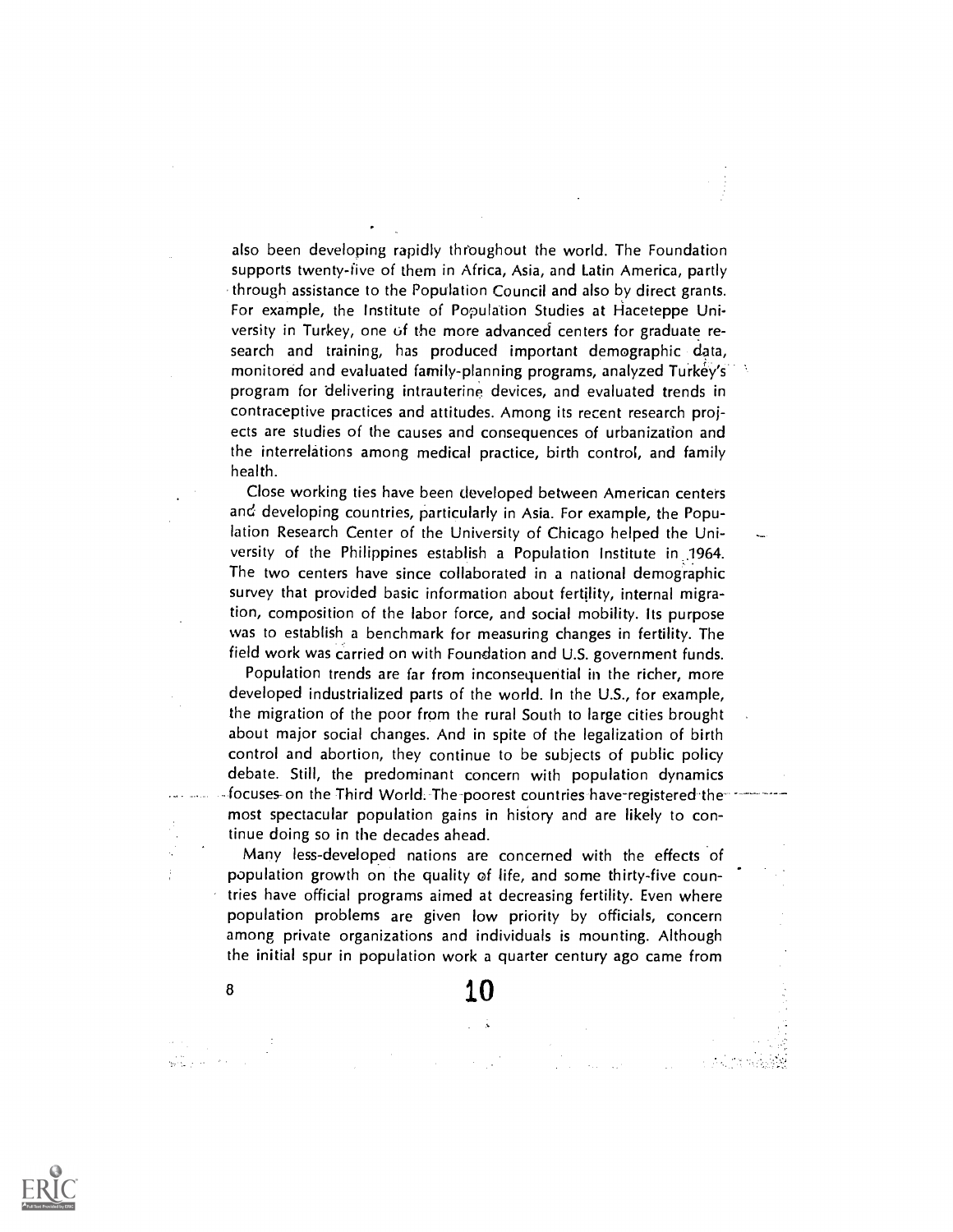the West where fertility had already declined, concern and action now are shared by the Third World as well.

Population studies centers in the U.S. contribute substantially to work in the developing nations. Government agencies, research and training institutions, and family-planning programs of the developing world collaborate closely with such American institutes as the University of Michigan's Population Studies Center and the Carolina Population Center (at the University of North Carolina). Students and civil servants from the developing nations seek the knowledge, skills, and the prestige of degrees or certificates from institutions like Brown University's Population Studies and Training Center or the University of Chicago's Family and Community Studies Center. Centers like the Princeton Office of Population Research focus on worldwide issues and engage in research directly related to the Third World. Other U.S. institutes, like the University of Chicago's Population Research Center, emphasize cooperation among developing nations in the study of regional conditions and problems. The Center for Population and Family Health at Columbia University, working in Latin America, Asia, and Africa, concentrates on family-planning evaluation with a view toward improving program management.



#### Education and Training

As awareness of pogulation issues increases throughout the world, the study of demography is becoming a much more popular academic pursuit. Demography is usually tied to university departments of sociology or economics and sometimes to both. In the United States graduate work in the subject was first offered in 1936, when the Princeton University Office of Population Research was founded. (Undergraduate training had been available earlier, but only at the Scripps Center for Population Studies at Oxford, Ohio.)

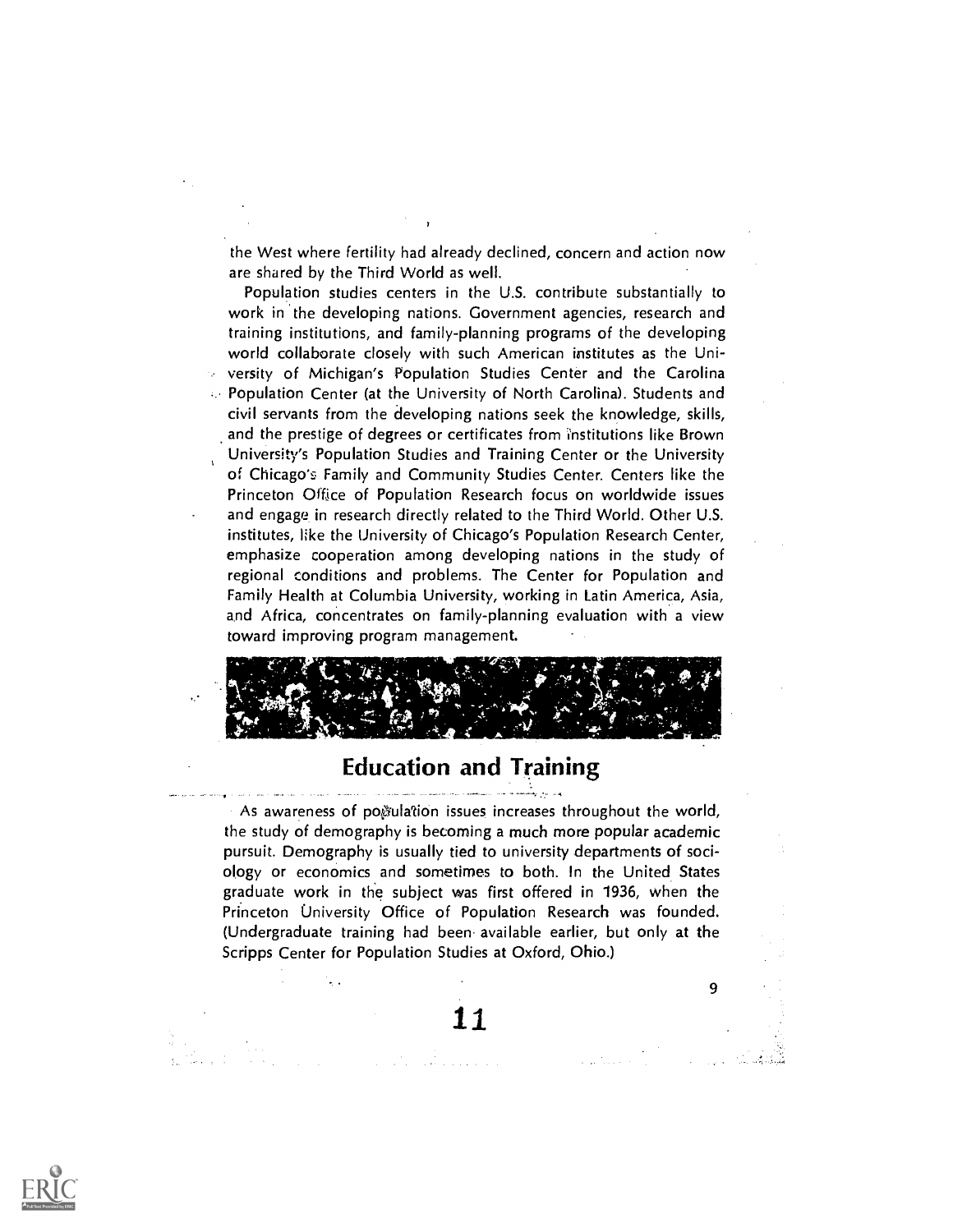1 oday, the Princeton Office, headed by Professor Charles Westoff, is primarily concerned with research, although instruction has been expanded in recent years partly because of Foundation support for additional courses. A small staff, drawn from the university's departments of sociology, statistics, and economics provides rigorous training for doctoral candidates in the three parent disciplines. In addition, visiting students, like Dr. Olukunle Adegbola, the young geographer from Nigeria, are enrolled for special one-year, non-degree courses. Because of the stature of the Office of Population Research a number of the world's leading demographers have studied there. More than 100 students from the Third World (twenty from India alone) have been visiting students. Many came, as did Dr. Adegbola, on Ford Foundation fellowships, and almost all of them are concerned, as he is, with the dimensions Of population growth.

Population Dynamics. The growth rate of a population represents the difference between fertility and mortality (assuming no significant net migration). When births and deaths balance, the population has zero growth. And, for just about all of mankind's history, right up to the beginning of modern times, high birth and high death rates everywhere caused humanity to increase at the miniscule average rate of about two-thousandths of a per cent (.002 per cent) a year. Today, the world's annual growth rate is one thousand times greater-2 per cent.

Demographers maintain that in the long run only an average population growth rate very close to zero is possible. Obviously, a population cannot continue very long with a birth rate lower than its death rate without eventually dying out. Equally impossible is the long-term maintenance of a birth rate much greater than the death rate, for the implication would be a population of physically impossible size. As an example, Dr. Ansley Coale of Princeton cites the 2,000-year period ending in 1964. During that time, humanity multiplied twelve-fold, from 250 million in Caesar's day to 3 billion. Not only did the numbers increase during this period; so did the annual growth rate, which had reached 2 per cent by 1964. But suppose the 2 per cent growth rate had held for all of those 2,000 years. By 1964, world population would have been five quadrillion times its actual size.

1り



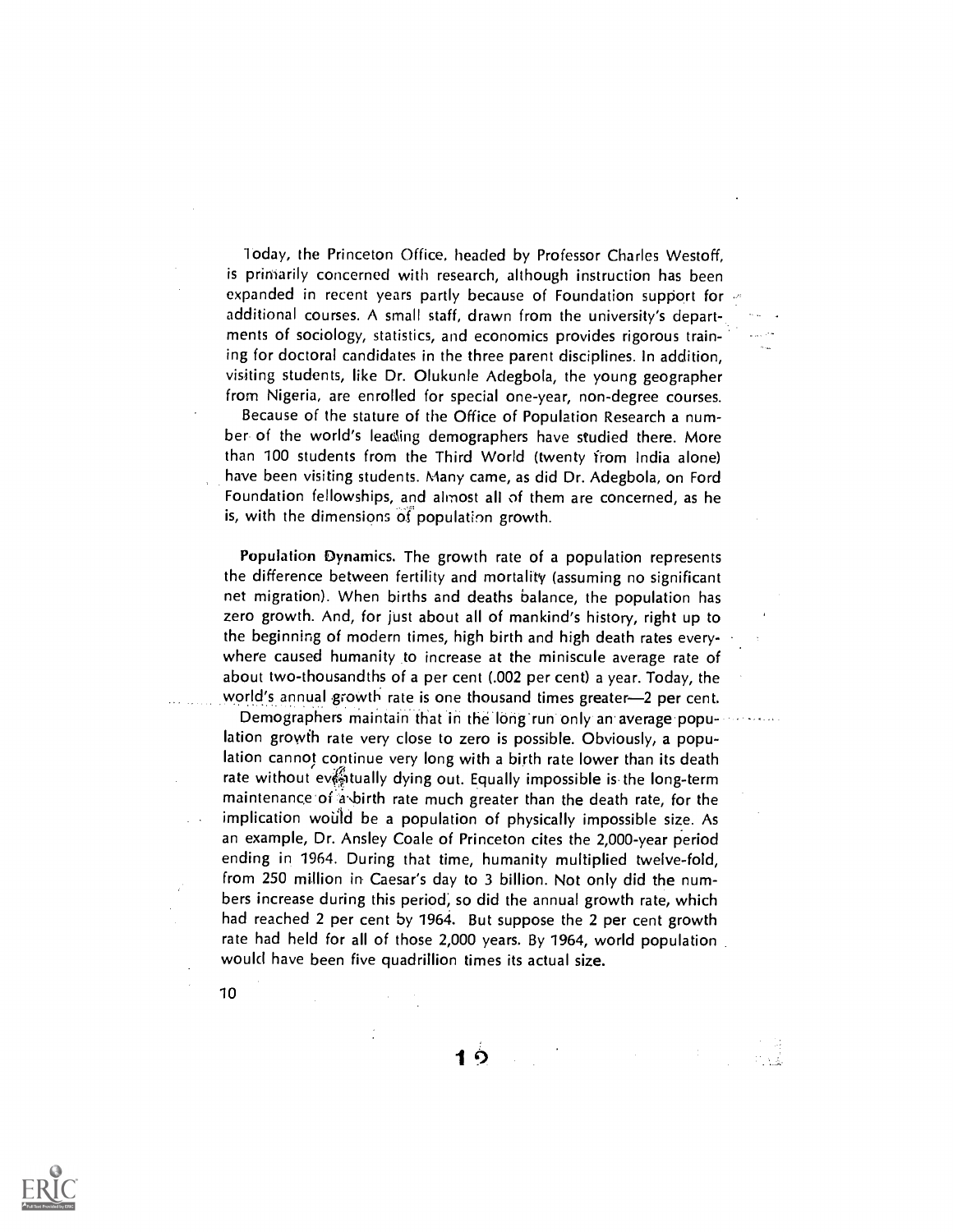Thus, population growth cannot persist indefinitely. But population booms can and have lasted a long time. It took about a century for Europe to get through its "demographic transition"-the shift from high birth and death rates to low birth and- death rates. National growth rates of from 0.5 to 1.5 per cent annually were registered once Europe's mortality began to decline and before there was any corresponding drop in fertility.

The conditions that diminished mortality in 18th and 19th Century Europe evolved gradually, but the life-prolonging capacities of today's less developed nations were acquired rapidly. Vastly improved medical and public health services were introduced in a few decades. Mortality fell sharply, but continued high fertility escalated rates of national growth to levels as high as 3.5 per cent a year.

Not only do nations with declining mortality and steady fertility grow larger, they also experience other changes. Most important to demographers is what happens to their age structures. As the death rate falls, life expectancy increases, but average age does not. Indeed, if anything the population becomes somewhat younger because reduced mortality conditions have greatest impact upon infants and small children; they also tend to raise fertility by improving the chances of female survival to reproductive age and reducing the incidence of widowhood.

Since as many babies are born per adult as before and many more survive, developing countries end up with a ratio of children to adults larger than when their death rates were higher, and twice as large as in industrialized countries, which have low birth rates. This outsized and relatively nonproductive segment of the population-which, in terms of nutrition, health care, education, and housing, is a great consumer of services-only compounds the nation's already serious problem of caring for more citizens each year.

By improving health care, nutrition, and sanitation, humanity has been able to dramatically reduce mortality. But fertility patterns are slow to respond, since they are deeply ingrained in the social norms of society. An additional factor slowing the decline of the growth rate is the momentum of population increase that results from the youthtilted age structures of growing nations. As children reach maturity,

11

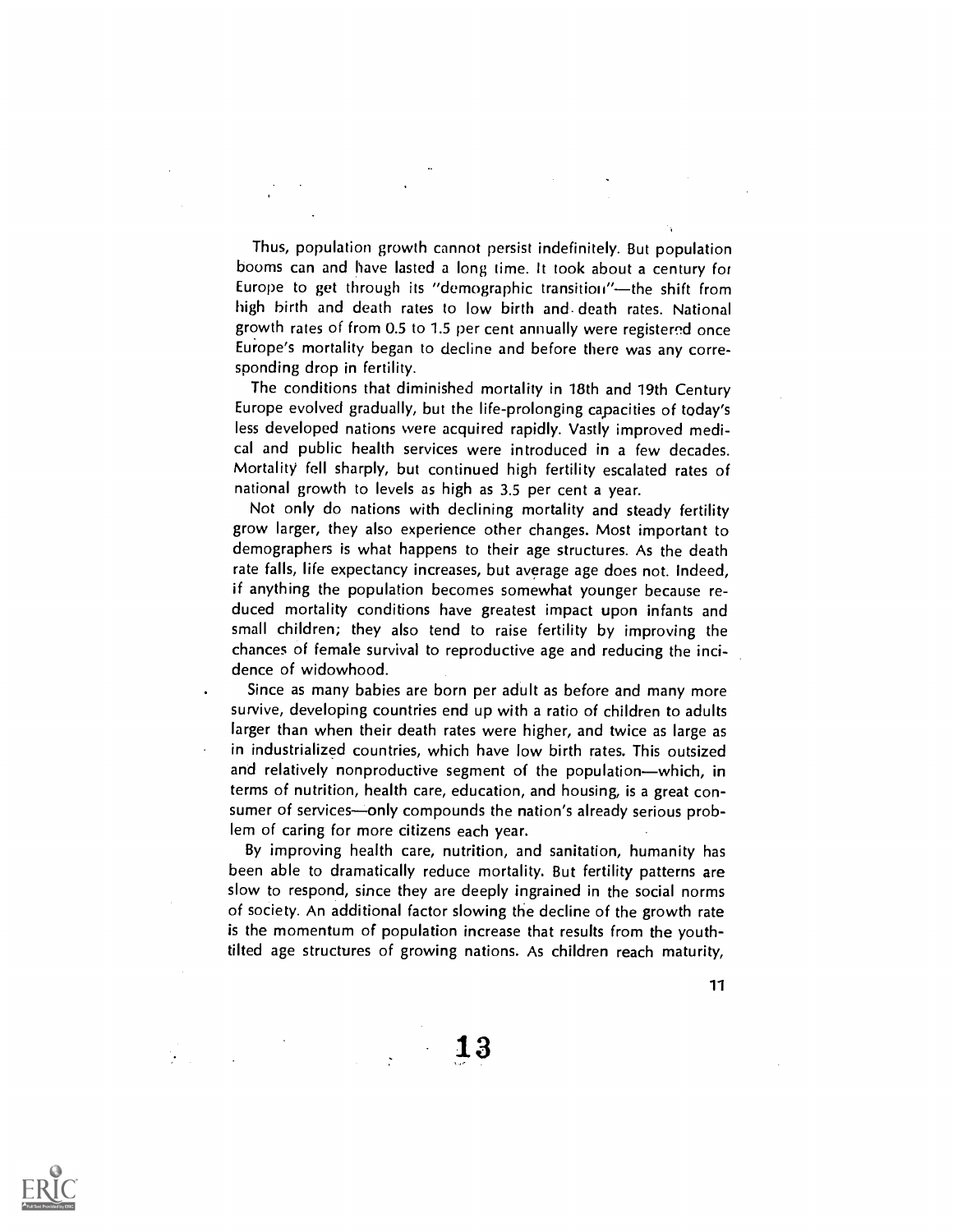the proportion of potential parents increases and keeps the nation growing, even after fertility rates have declined substantially. In fact, it takes at least sixty to seventy years before the force of this popillation momentum can be dissipated.

Æ.

S.

Demographic Training. Much of the training at Princeton is in formal demography, dealing with the interaction among fertility, mortality, and growth and age composition of populations. There are stiff doses of historical demography and sociology, and of mathematics. Nigeria's Dr. Adegbola was enthusiastic about it all. "Every course was useful," he maintains. "But perhaps the most useful were the mathematics and statistics." (To add to his research skills, Adegbola spent the summer of 1975 at the University of Michigan studying survey techniques.)

Among the more practical capacities that students from developing nations take home from Princeton is the ability to make vital demographic measurements on the basis of faulty or incomplete data, which are often all that are available in their countries. Dr. Coale is co-author of the'United Nations manual, Methods of Estimating Basic Demographic Measure from Incomplete and Inaccurate Data, and he spends considerable effort teaching his students methods by which inaccurate census information or sample surveys can be used to determine birth and death rates in countries where registration of vital statistics is spotty or inaccurate.

The techniques developed at Princeton use model life tables (giving death rates for, different age groups) to estimate both mortality and fertility. As Coale explains, "Growth and structure of populations are affected by the way mortality occurs in different age groups." For example, he notes that when national mortality is high, it is highest for infants and the elderly. By comparing the model life tables with age distribution in a sample census of 10,000, demographers can determine a nation's birth and death rates. These results can be further checked by another means of estimation, which measures infant mortality alone. Using a third approach, it is possible to discover the rates at which women of various ages bear children. The state of the state

Surveying the population by means, of a sample and analyzing the results can be tricky procedures, loaded with statistical pitfalls. Coale

 $\frac{1}{4}$ 

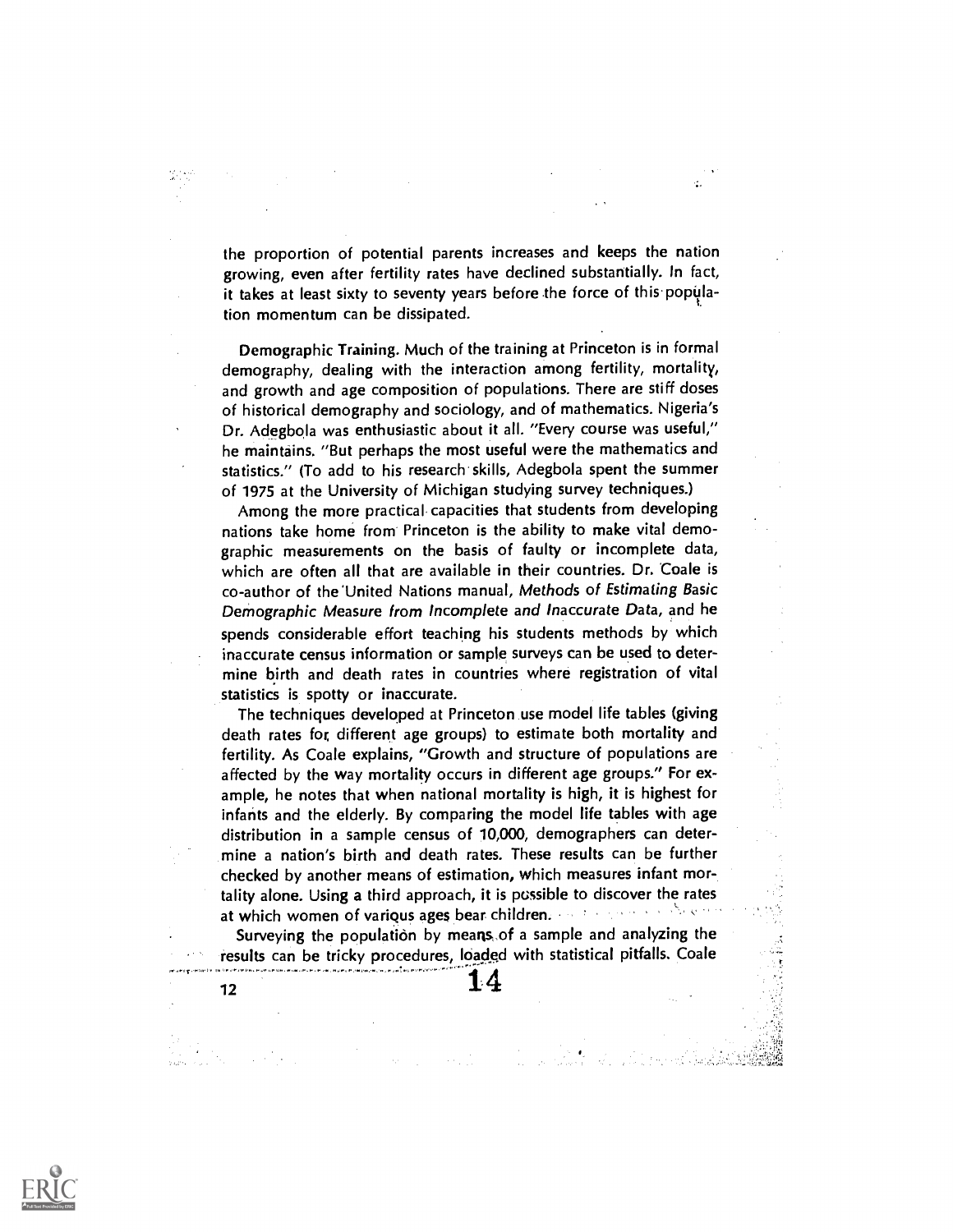warns his students specifically to be wary of errors caused by "age heaping," the tendency of people to reply in round numbers when asked their age.

 $\pmb{\chi}$ 

A major part of Adegbola's work at Princeton centered on a common error in the tabulation of demographic data from Africa. As he describes it, average numbers of children per women had been calculated after eliminating from analysis the women who did not reply at all when asked how many children they had borne. Adegboia devised a procedure to estimate how many of the women (often a majority) whose answer was listed as "not stated" had, in fact, no children at all. This approach produced significantly different results from the same data.

Adegbola's plans for work when he returns to Nigeria are uncertain. One possibility is a collaborative effort between Princeton's Office of Population Research and Nigeria's Federal Office of Statistics to analyze patterns of fertility in Nigeria. "I know the Federal Office has collected much of the data," gays Adegbola. "But, before I came here, I didn't know how the data could be used."

Formal demography is part of the basic training in most U.S. population centers that concentrate on the social sciences. However, many of these centers also stress the social and economic causes and consequences of population change. This is true at Brown University's Population Studies and Training Center where migration and urbanization, as well as fertility, mortality, formal demography, and a wide range of other demographic concerns are part of both the curriculum and the research program. Course work at Brown is augmented by research experience gained in the Center's Population Research Laboratory, which provides staff and students with census data, vital statistics, and sample survey materials (some collected through longitudinal studies of Rhode Island households). These have been extensively used to gain insights into changes in migration, fertility, and health in Rhode Island, nationally, and in 'a number of less developed countries. According to the Center's director, Professor Sidney Goldstein, the Rhode Island sample survey has proven particularly valuable. It not only gives students firsthand research experience, but it also provides an opportunity to assess in depth patterns of change that,



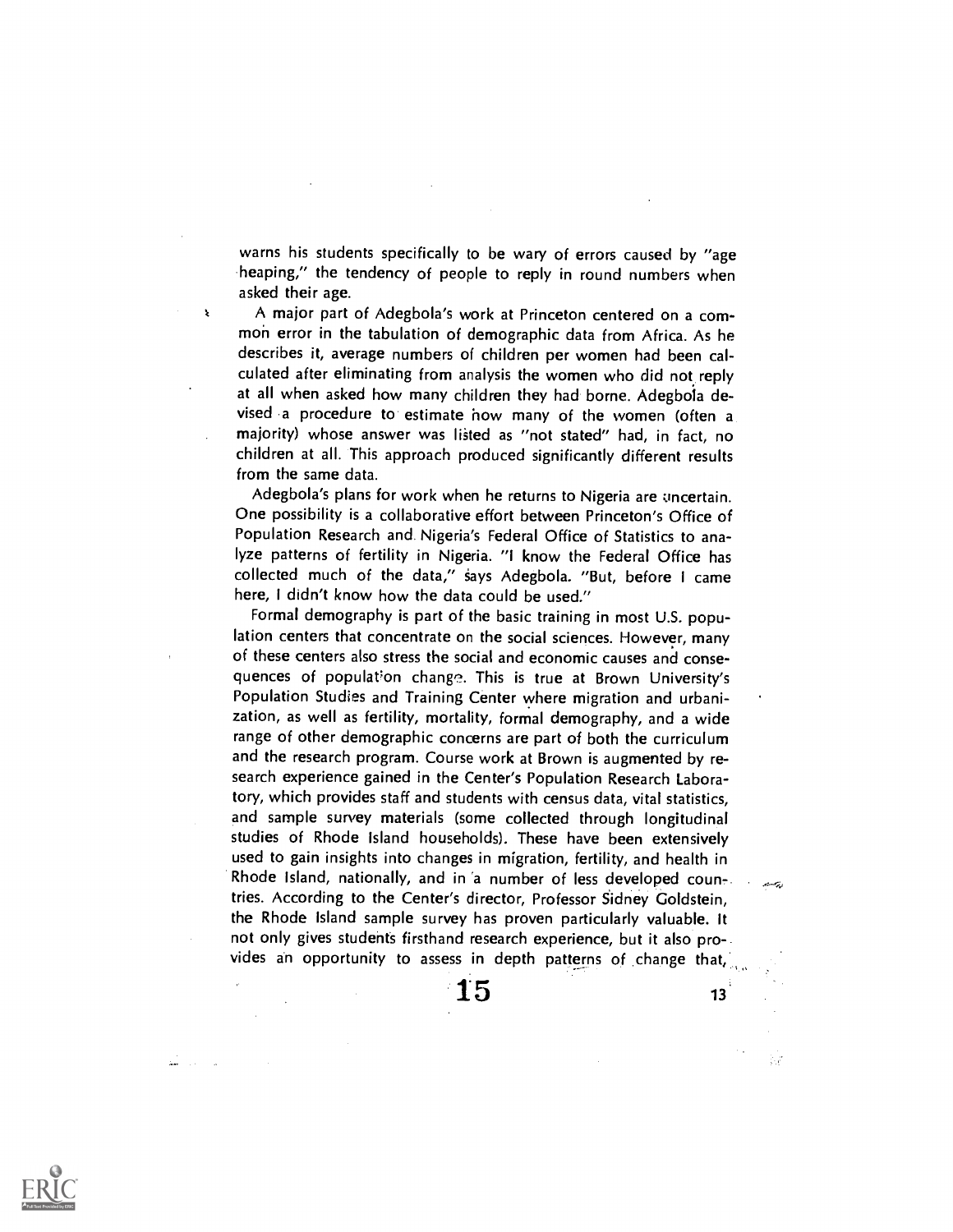because of the state's economic and social characteristics, often seem 'to occur earlier in Rhode Island than elsewhe're in the nation. Providence, for example, was one of the first large U.S. cities to experience a population decline.

Other U.S. centers offering demographic studies and the social science view of population are located at the University of Michigan, the University of California (Berkeley), Georgetown University, the University of Pennsylvania, the University of Chicago, and Cornell University. In Europe, the Foundation provides support for a training program at the London School of Economics. The London School's Population Investigation Committee offers a one-year master's degree program, specifically developed for Third World students, that stresses census-taking and analysis. Some 130 students, mostly Asians and Africans, earned the master's degree between 1965 and 1973, the great majority of them government workers who returned to research posts in their home countries.

Population Communications. In 1972, Lina Bellosillo, a psychology graduate of the Philippines Women's University who had been doing research on juvenile delinquency, became responsible for a new family-planning information program for the Philippine government's Department of Social Welfare.

As one of the many public and private family-planning activities coordinated by the nation's Population Commission, the new pregram planned to use social workers from the Bureau of Child and exmily Welfare for "outreach and motivation." As Ms. Bellosillo puts it, "Our program is information, education, and communications, not clinical. It is charged with spreading the word, not distributing the hardware." She lists her own duties as "training evaluation, and identifying target and problem areas."

Predictably, the family welfare social workers ran into competition from agencies already in the population field. More serious was the difficulty social workers and their paraprofessional aides had incorporating the family planning assignment into their other responsibilities. For a long while, they tended to divide clients into two caseloads, dealing with the child or family problems of one group while urging

 $16$ 



14

ى ئالا ھاياھا

MA.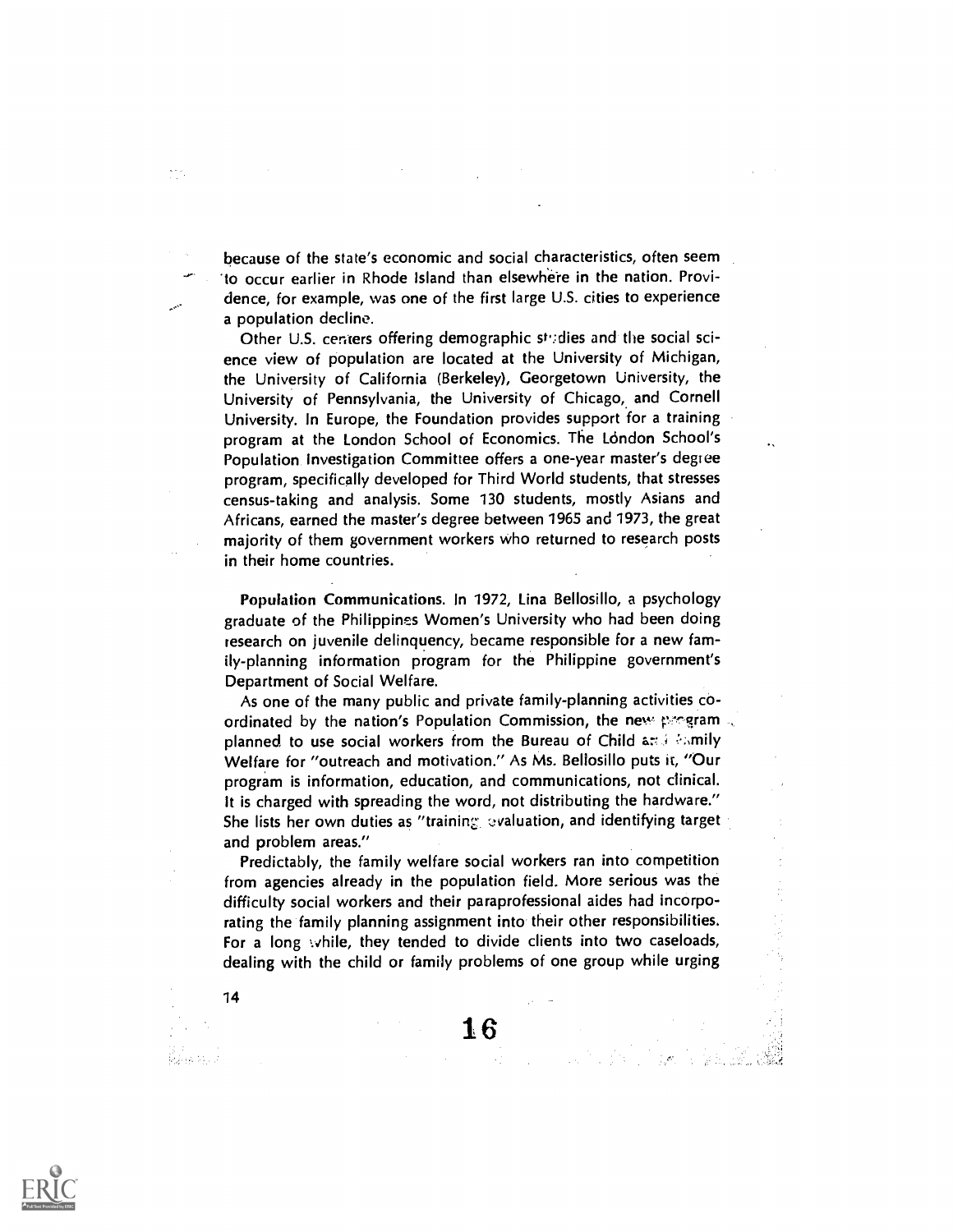smaller family size on the other. It took time and considerable training before the two missions were integrated. Now, birth control comes up regularly in discussion groups on family life. Women having budget troubles or problems with their children are encouraged to start thinking about limiting family size; family pianning is now a part of just abdut every client contact. Women identified as "satisfied acceptors" are recruited as volunteer aides, and the bureau organizes dubs for both women and men who have been encouraged to tty birth control.

 $\mathbf{t}$ 

 $\sim$  ,  $\Lambda$ 

After two years, Ms. Bellosillo was ready for more training: "I felt I needed more background in research and in behavioral psychology." The Family and Community Studies Center at the University of Chicago was well suited to her needs. Here formal demography takes second place to training in the practical techniques basic to familyplanning programs.

The center's goal, flatly stated, is to "help the developing nations of the world reduce their birth rates in the fastest possible time." Students may focus solely on research and evaluation, learning the principles of social psychology, statistics, research methodology, and computer technology. Or they may concentrate on commun:cation, familyplanning management, or education.

In the fall of 1974, Lina Bellosillo arrived at the Chicago center on a Ford Foundation fellowship and began working towards a master's degree in "communications for social development." Since then, she has taken courses in social science theory and mastered the research methods needed to evaluate her program in the Philippines. "Previously," she recalls, "I'd been doing a trial and error thing." Concentrating on communications, she has studied ways of analyzing groups of contraceptive users, of pre-testing information and education materials, and of discovering the preferences of individuals and groups who participate in the programs.

What she found most interesting was developing her own materials at the center's communications laboratory. Although her program is a major distributor of family-planning materials-films, posters, and brochures—Ms. Bellosillo had little influence on their production prior to her studies in Chicago. At the communications lab, profes-

 $\mathcal{L}^{(2)}_{\text{max}}$  .

 $\mathcal{L}$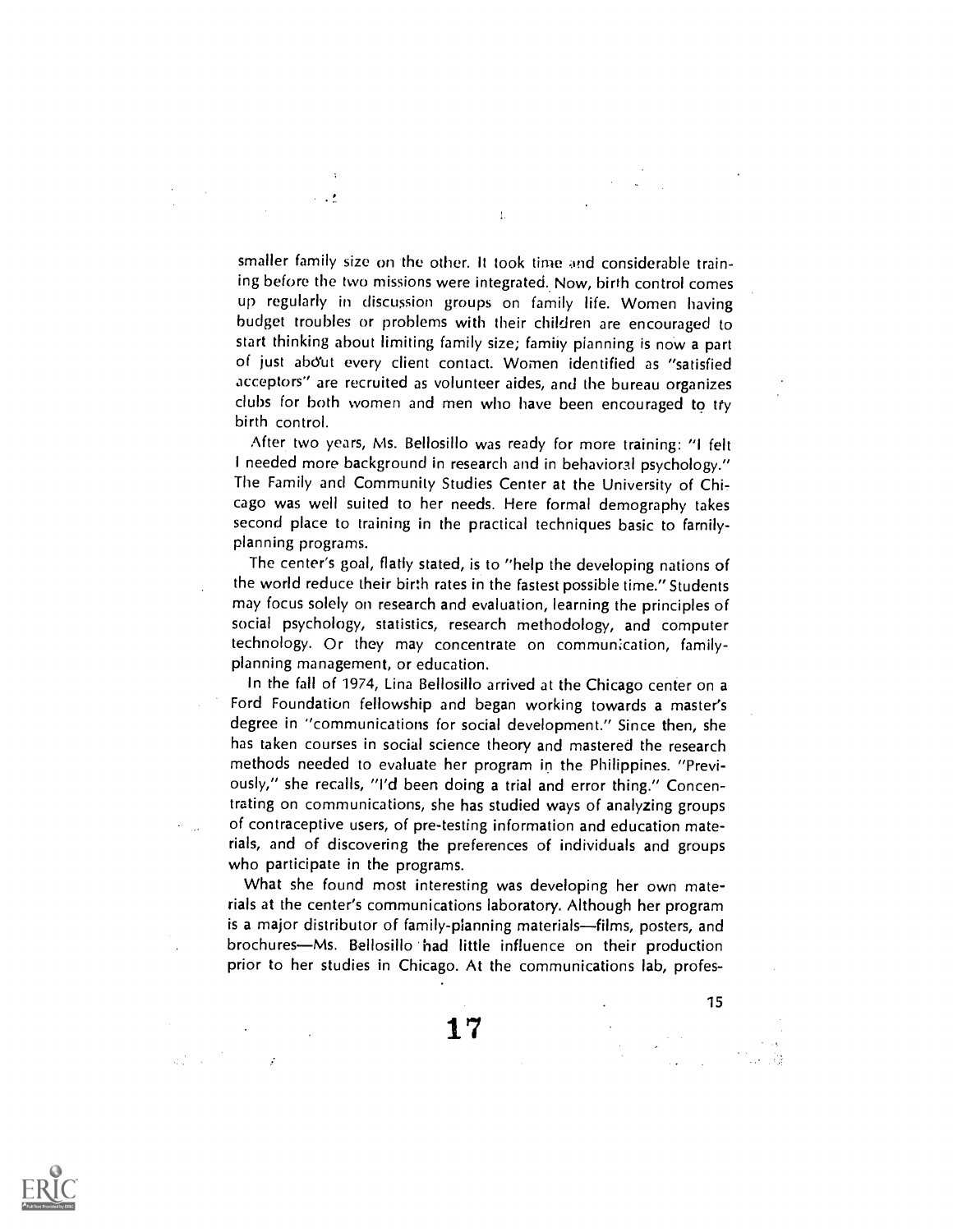sional writers, photographers, designers, and filmmakers helped her discover ways in which her program's materials could be improved.

When assigned to produce an entire communications campaign, including film and radio shows, posters, and printed matter, she decided to focus her efforts on one of the obstacles cited by the center staff as a barrier to progress in family-planning: The failure of most family planners to spell out for clients how contraceptives can enhance their lives right away.

"Most often,"  $s_{12}$  says, "family-planning materials deal with longrange benefits, like a better standard of living, improved health for the mother, and avoiding overcrowding. One thing they seldom talk about is improving sex life. But I believe it's very effective to say things like, 'there'll be no more anxiety, no more worry, because you're now safe.'"

Ms. Bellosillo has returned to the Philippines more confident of her research skills, and she hopes "to upgrade the quality of evaluation and research in the program." She also intends to play a larger role in the production of communications materials.

Chicago's Family and Community Studies Center, one of the U.S. population institutes best known to family planners in the Third World, trained more than 1,000 professional and sub-professional workers from abroad in fertility and family planning, communications, research, administration, and evaluation at special summer sessions between 1963 and 1973. The present summer program offers advanced work to senior personnel in research, evaluation, and communications. Smaller short-term workshops, many supported by the Ford Foundarion, are now held overseas. During 1973 and 1974, workshops in Thailand, Bangladesh, and Indonesia trained family-planning workers in .social research methodology, including the use of computers in fertility studies.

Other U.S. institutes that provide training in family-planning communications as well as other aspects of population work are at Cornell, Michigan, North Carolina, and Harvard.

Managing Family Planning. Abdul Hassan, an administrator for Egypt's Family Planning Board, went to the University of North Carolina

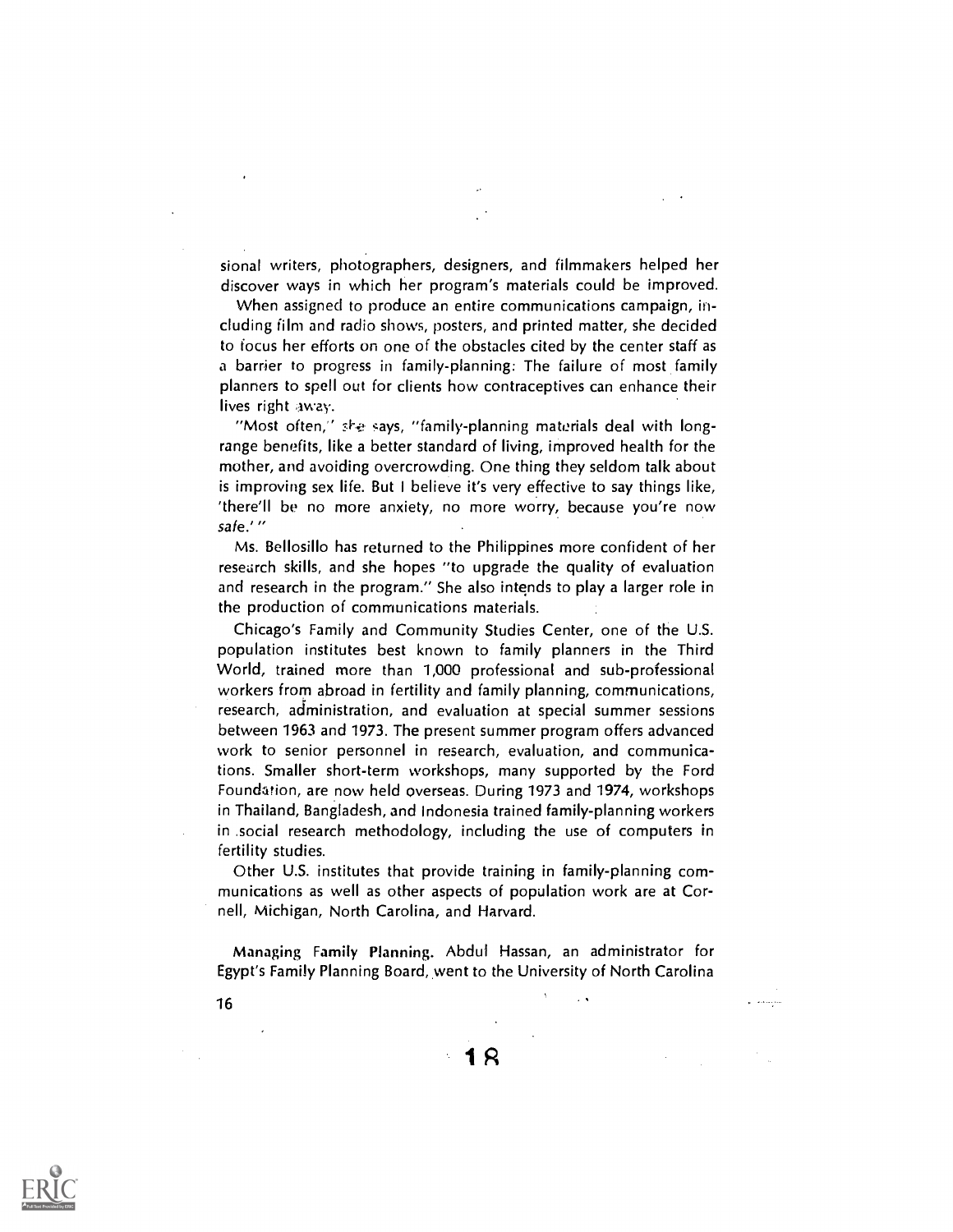on a Ford Foundation fellowship in 1972.. Hassan's work was supervised by faculty in the Department of Health Administration. He also participated in activities sponsored or coordinated by the Carolina Population Center, the largest of the U.S. population institutes. More than 150 faculty members are involved in population studies, and population-related courses are taught in the Schools of Public Health, Education, Nursing, Business, and in ten departments in the Graduate School of Arts and Science.

Hassan completed a doctorate in health administration before returning home, where he went to work in that section of the Family Planning Board charged with preparing Egypt's annual and five-year population plans. His studies related population issues and the application of management methods—planning, organization, budgeting, and staffing—to family planning programs. Much of the course work at North Carolina involves case studies and computer games based on actual situations and real problems of organization or resource allocation. With students from all parts of the world enrolled at the school, there is a constant interplay of ideas and a sharing of experiences. Faculty members consider part of their job to be "to shake people up, get them to realize that the way they think about problems may not be the only way." After exposure to this process, Hassan became convinced that family planning in Egypt would be more successful if there were wider participation in decision making. He hoped to bring discussions of population problems down to village councils, close to the grass roots. "If people really understood what population growth costs Egypt, if they could see what it means in their lives," he said, "then family-planning would be accepted far more readily than it has been."

The Department of Health Administration, where Hassan studied management, is part of the School of Public Health, which houses much of the North Carolina population training program. Also within the school, the Department of Biostatistics teaches population measurement and other demographic skills, and the Department of Epidemiology is concerned with general population theory, community health, and such aspects of family planning as pregnancy, reproduction, and acceptance of birth control. The Department of Health

 $77$ 



:3;`, A,1N,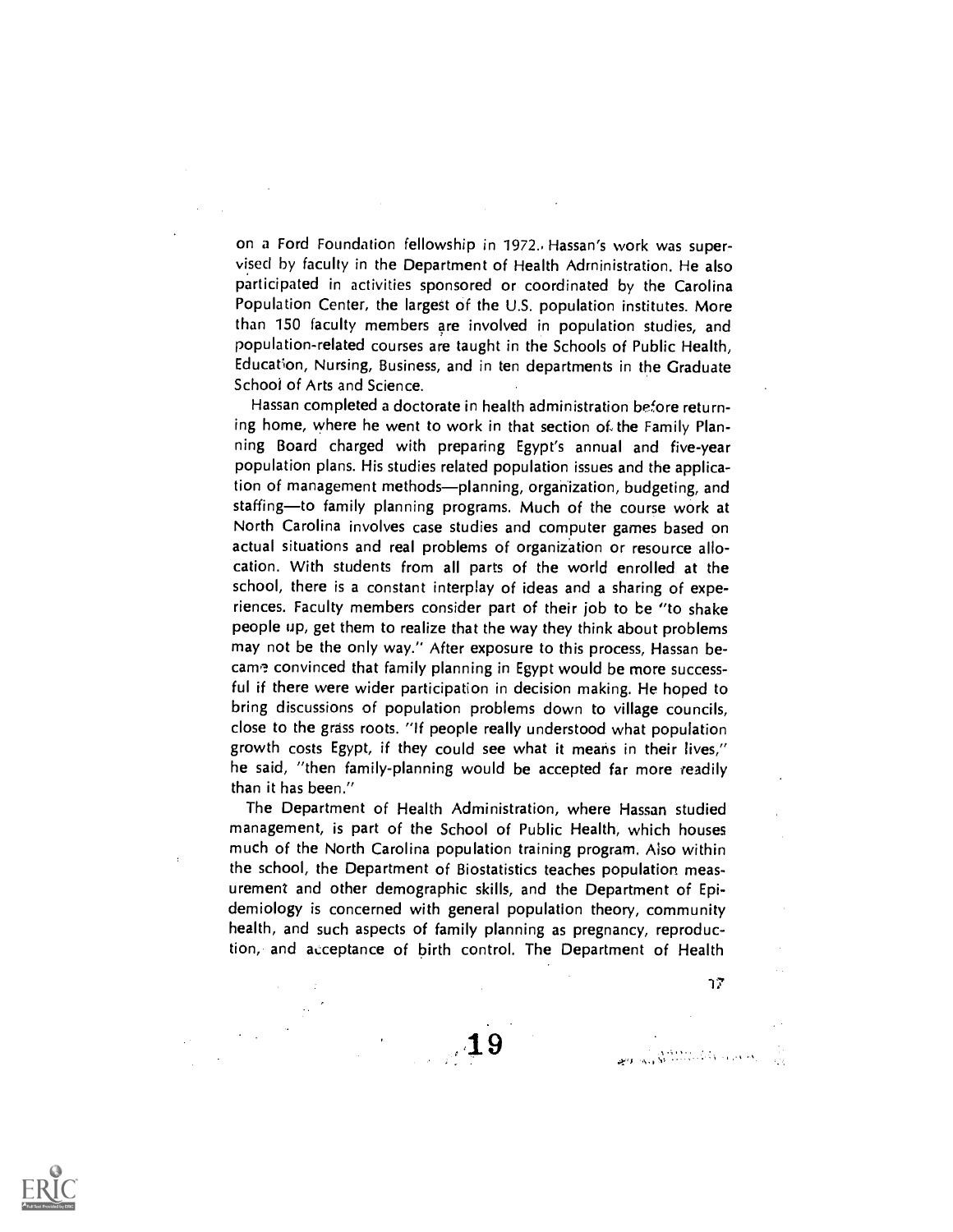Education trains students in the use of communication techniques to introduce change-specifically to encourage family planning as a means of improving health and family life-and the Department of Maternal arid Child Health deals with population and family-planning concepts as they relate to women of child-bearing age and their children.

The Carolina program, once largely oriented to population studies as a health science, now has a majority of students who are pursuing graduate degrees in sociology, anthropology, psychology, economics, and other social sciences. In 1974, more than 100 graduate students (about one-quarter from developing countries) were enrolled in the center's training programs. Half of its graduates work Overseas, and one-third hold policy-making posts in government population or family-planning agencies.

Population institutes at the University of Michigan, Johns Hopkins, Columbia, Harvard, and Tulane also provide training for family-planning administrators.



## Service to Developing Nations

Part of what population studies centers do affects the developing nations only indirectly—through training, research, and publications, as well as participation in worldwide studies, international conferences, and the programs of international agencies. But most U.S. centers undertake specific overseas projects as well. They help evaluate family-planning and information programs, analyze census data or study demographic change, and test or demonstrate new techniques.

Perhaps the most productive efforts of the U.S. centers have been long-term collaborations with institutions and governments in the Third World. The strongest of these, the Michigan-Taiwan connection, has been sustained since 1961 between the Population Studies Center at the University of Michigan and the population institutions of Taiwan.

жÇ

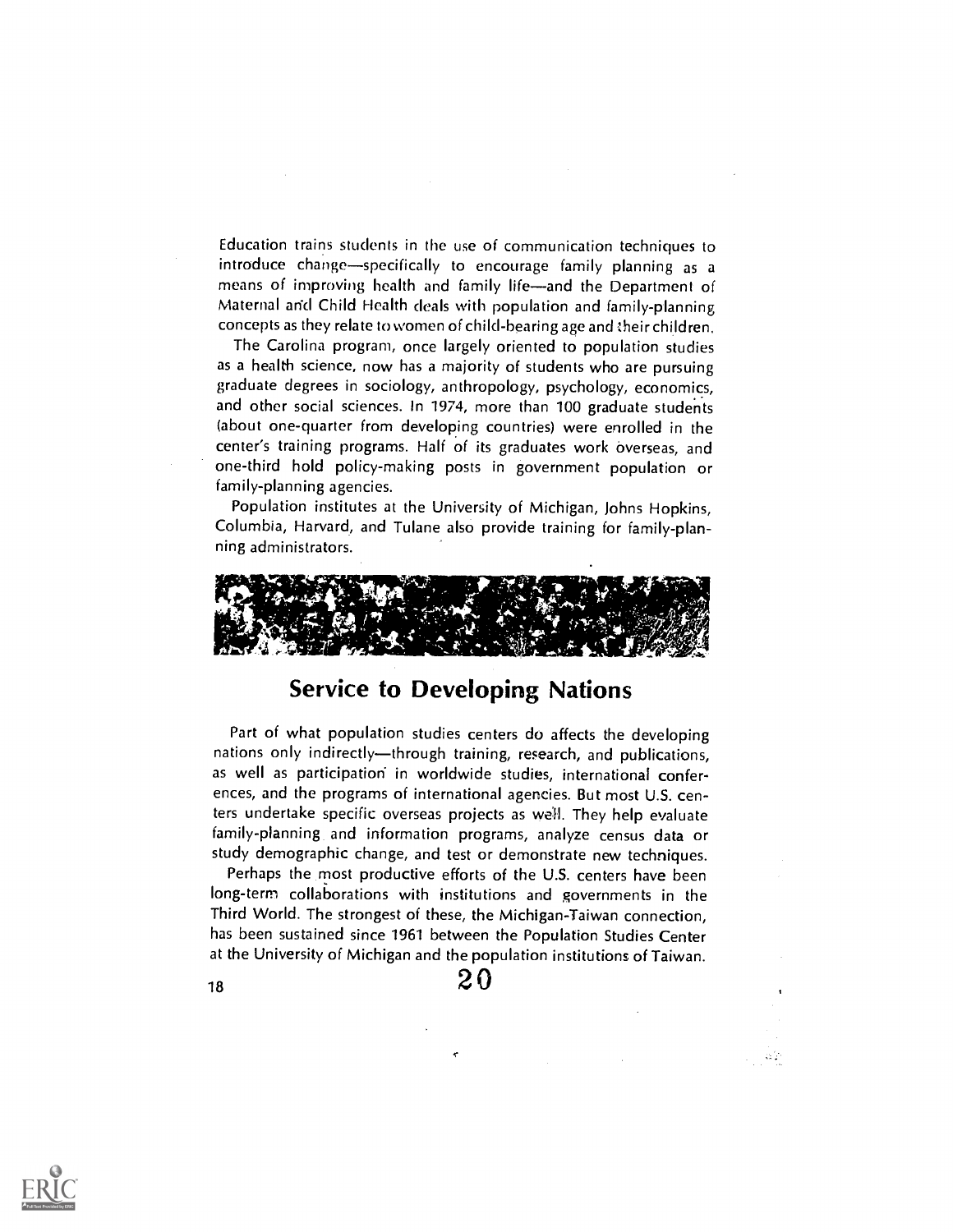Collaboration Abroad. Taiwan is nearly an ideal demographic laboratory. The pace of modernization has been brisk there, and the nation clearly has reached the point at which social and economic conditions have begun to offset fertility. Demographers have studied Taiwan intensive4y, seeking to learn both how natural forces cause fertility to decline and how social intervention by family-planning programs affect that process.

Results of the joint research efforts by Michigan-Taiwan teams have been published in two dozen "Taiwan Working Papers." The papers, along with articles in various journals, have become handbooks for population scholars throughout the world. From the beginning U.S. researche's<sup>e</sup> worked closely with Taiwan's Center for Population Studies as well as such agencies as the Taiwan Population Center/ Provincial Institute of Family Planning, the Taiwan Civil Affairs Registration Department, and the Academia Sinica. Recently, the fourth island-wide sample survey of fertility and family planning (a follow-up of surveys in 1965, 1967, and 1970) was conducted jointly by the Michigan Center and the staff of the Taiwan Committee on Family Planning. In another study, of fertility trends in different educational strata, the Michigan center worked with the Ministry of the Interior. As noted by Professor David Goldberg, the Population Studies Center's director, the growing capacity of Taiwan's own population specialists may prove as valuable a product of the Michigan collaboraiion as the studies it produced. The staffs of Taiwanese agencies now have all the skills, knowledge, and experience they need to carry on without help from their Michigan mentors.

Another long-term collaboration, beginning in 1965, took place between Michigan's Center for Population Planning and the National Planning Board of Malaysia. It has included joint ventures in training and research, including two major studies  $-$  a nationwide fertility sample survey and a national follow-up sample survey of women who had accepted contraception. Outside Malaysia, the Michigan group has cooperated on studies in India, worked with Latin American institutes, and assisted the government of Nepal to develop and evaluate a national family-planning program.

Many U.S. centers also have strong informal ties with centers over-

 $\sim -650$ 



where  $21$  and  $19$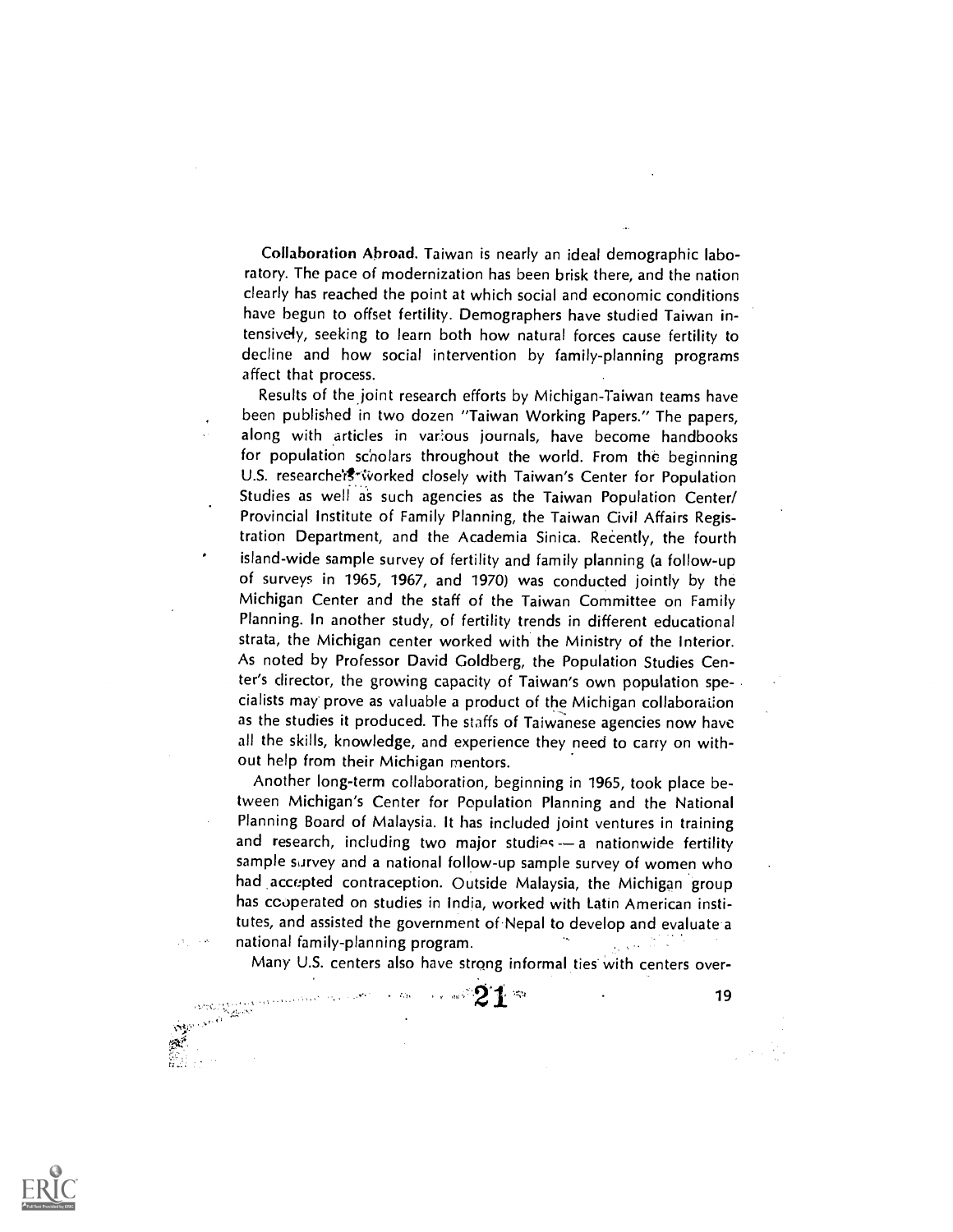seas. Offen, faculty at the overseas center have been trained at the U.S. institute. Such a relation, between the Population Research Center at the University of Chicago and the University of the Philippines Population Institute, has led to joint enterprises in family-planning evaluation and fertility studies. In addition, Professor Philip M. Hauser, director of the Chicago center, collaborated in the formation of Asia's Organization of Demographic Associates, and the Chicago center works with ODA in such projects as a study of underutilized labor in the region.

U.S. centers can also provide assistance to population programs in developing countries without actually undertaking projects overseas. For example, the Family and Community Studies Center at the University of Chicago supplies materials for planning evaluation. The center has designed easily applied evaluation methods and publishes manuals to teach family-planning workers about subjects ranging from demographic analysis to how to conduct and analyze interviews. The center also produces a series of computer programs that can be used by researchers who'have limited technical training and access to only rudimentary computer services.

The most extensive overseas commitments among U.S. centers have been made by the Carolina Population Center. Active in Africa, Latin America, the Middle East, and Asia, the center is involved in establishing local population institutes and improving family-planning program management.

Many of its efforts to help developing nations build their competence in population training and research have been supported by the United States Agency for International Development (AID). In Africa, the Carolina team helped launch a regional center for demogaphic studies at the University of Ghana. Designed to serve all Englishspeaking West Africa, the center offers fellowships to African scholars and short-term training to government officials. It also provides technical assistance and research to Ghana's national family-planning program.

The Carolina Center has also worked with African medical, nursing, and midwifery school faculty to help them develop self-instructional teaching materials on population and family-planning topics. In Latin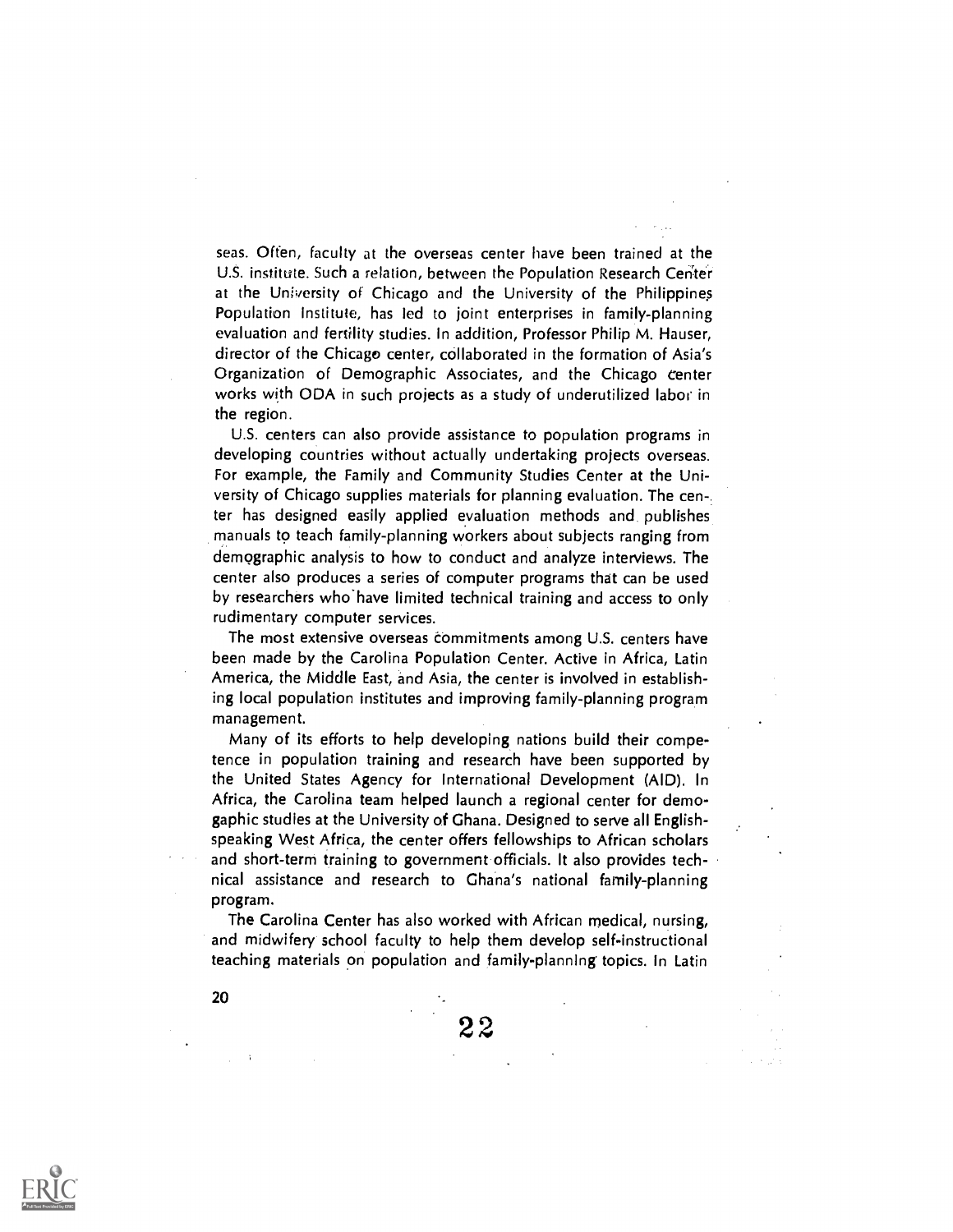America, it is helping to create a multidisciplinary population program at the Pontifical Javeriana University at Bogota, Colombia. The center has surveyed Third World universities for AID and suggested ways to improve present methods of starting up new population institutes. This project involved the creation of an information network linking twenty-five university programs in Asia, Africa, Latin America, and the U.S. for the purpose of exchanging information on an ongoing basis and collaborating on common problems.

Teaching Cases in Population. With Ford Foundation support, the Carolina center is helping Third World family-planning agencies cope with management problems. These agencies are hampered by many of the same problems that confront other public programs in the developing nations: inadequate resources, a shortage of trained administrators, and systems of staff selection and promotion too often based on political rather than technical qualifications and performance. Obstacles also are created in some agencies by obsolete management styles.

But, family-planning agencies also have unique problems. Most programs are new and their goals and functions rarely clear from the outset. The field is complex, technology is changing, and agencies are expanding rapidly. Furthermore, these agencies need strong decentralized field organizations, which are always difficult to control and evaluate, and program managers most often have medical rather than administrative training.

To help developing countries with these problems, the Carolina center provides consultation, training, and research materials for family-planning agencies through its Foundation-funded International Project in Population Program Administration (IPPA). One activity of IPPA, known as POPCASE, uses case studies in population the way law schools and some schools of business administration use case studies, as the backbone of their teaching programs. Some of these teaching cases in population are then selected, edited, and published by the university's Department of Health Administration. The cases run from two to twenty pages, but each deals with a management problem common to many countries.

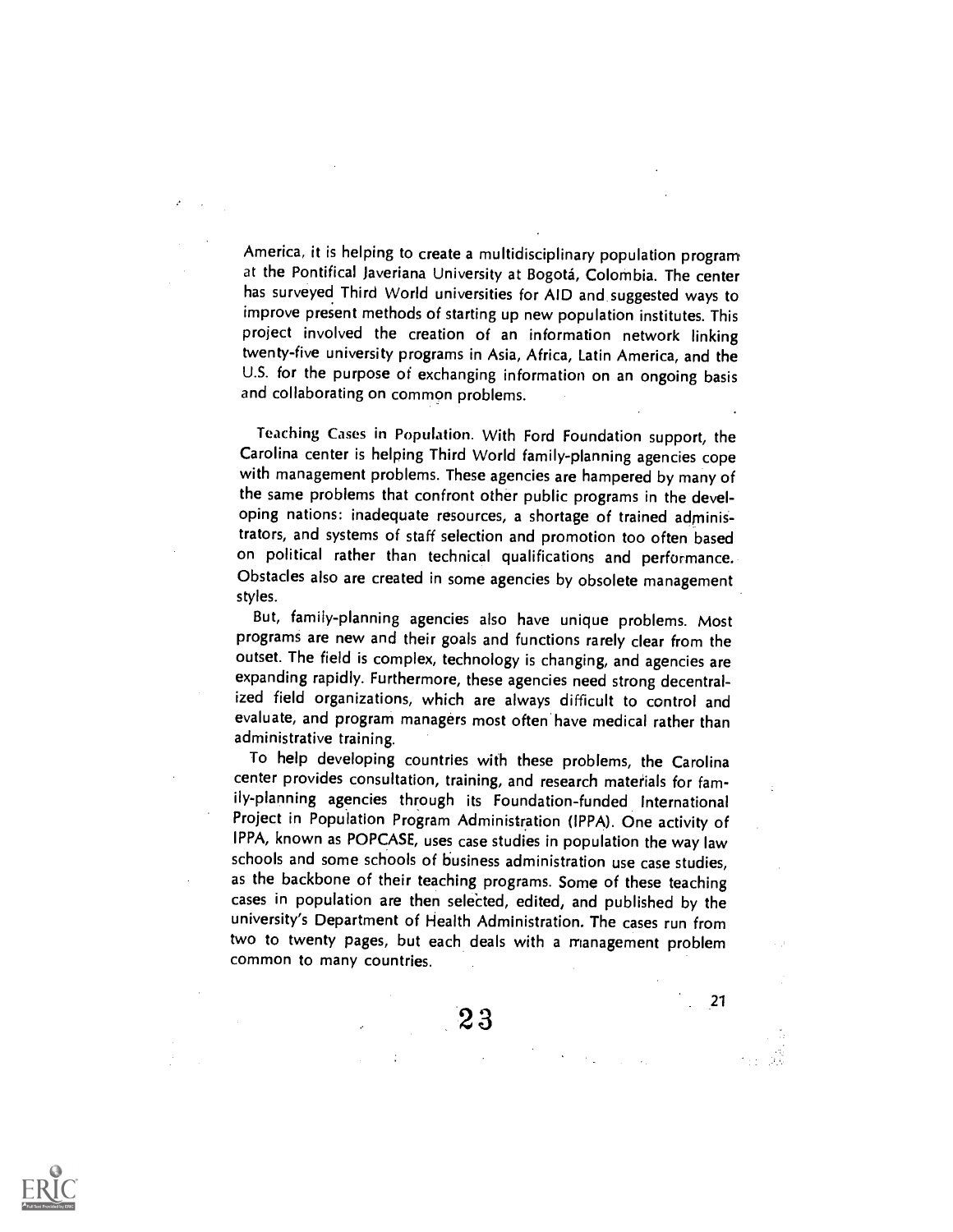The problem taken up in one case, for example, concerned a man who had had a vasectomy. He had been persuaded to have the operation by a paid agent of the family-planning administration, had not been adequately instructed about the procedures to follow after the operation, and he had not been given time to inform his wife beforehand. As a result his wife imagined dire consequences from the operation and his family life was subjected to unusual strain, he developed minor complications because he failed to follow the doctor's instructions, and he lost time at work going back and forth to the clinic for treatment, which he had been told would be free but in fact he had to pay for. The lesson was clear: a program's acceptability can be damaged by inadequate preparation of the patient and his wife, by poor follow-up of each case, and by bad management of post-operative treatment.

Most POPCASE cases have been developed overseas at such management institutes as the Administrative Staff College in Hyderabad, India, and the Asian Institute of Management in the Philippines. Besides publishing and distributing teaching cases, the Carolina center produces data book simulations that make it possible to use computer "games" to train administrators. It also packages short-term training programs.

Annual POPCASE workshops at the University of North Carolina bring together family-planning administrators and faculty from Third World management institutes. Workshop sessions deal with such management issues as leadership style, working with funding agencies, and piocedures for planning complex projects. Among other things, the workshops provide an oportunity for informal discussion of common problems and the development of strategies. One such exchange, during the 1972 summer workshop, helped lead to the creation of the International Committee on the Management bf Population Programs (ICOMP). With membership limited to directors of family-planning programs and representatives of several management institutes, all from the developing world, ICOMP is designed to increase program administrators' concern for management problems and to give them a greater voice in shaping research, training, and consultation to overcome these problems.

 $24-$ 

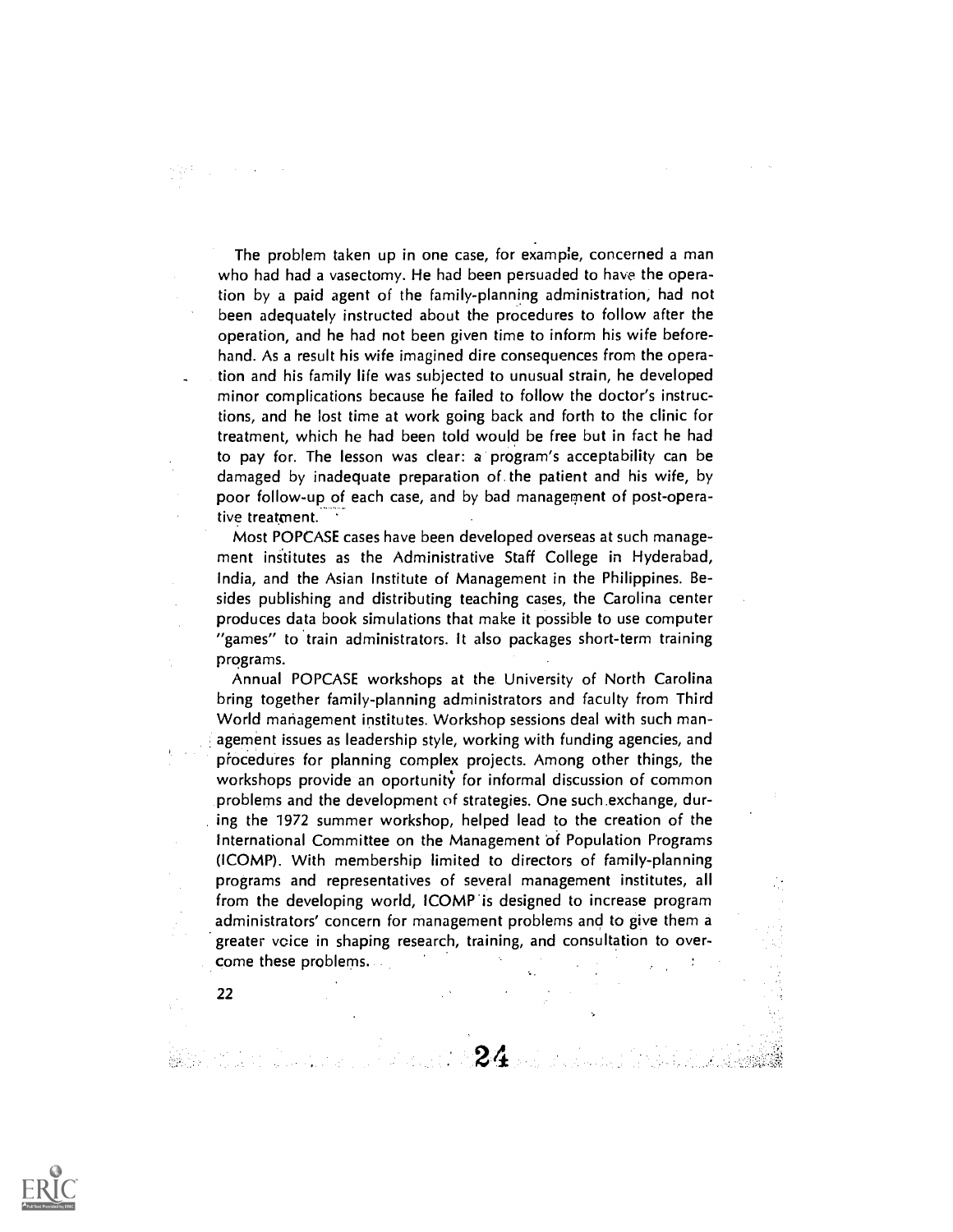

#### Research

Initially, research was the primary focus of U.S. universities in the population field. At the Princeton Office of Population Research future problems in what are now called the developing nations were spotted before World War II. Frank Notestein, the first director of the office, predicted the swift decline in mortality and the much slower decline in fertility that eventually produced rapid population growth in these nations. Notestein's concern prompted a whole generation of researchers at Princeton to undertake comprehensive national studies. Among the studies were Ansley Coale's on Mexico and India, Kingsley Davis's on India, and a monumental work on Japan by the late Irene Taeuber.

Learning from Europe? Today, a major research concern of the Princeton office is not only future population developments but also those of the past: The European Fertility Study, under way for ten years and involving an international.corps of scholars, is attempting to fathom the dynamics of Europe's demographic transition. Discovering how fertility declined in Europe may give insight into ways it can be brought under control in Africa or Asia.

Until well into the 18th century, Europe's population growth rate appears to have been low, averaging perhaps .25 per cent per year between 1500 and 1700, and about .42 per cent per year between 1700 and 1750. Short-term population gains in one country or another were soon cancelled by famine or disease. But gradually, mortality began falling in Europe. Improved living conditions, better sanitation, and an unexplained reduction in the virulence of such epidemic diseases as bubonic plague and smallpox are all credited with helping lower death rates. Also contributing to the decline was the increase in

 $25 -$ 

23

ţ,

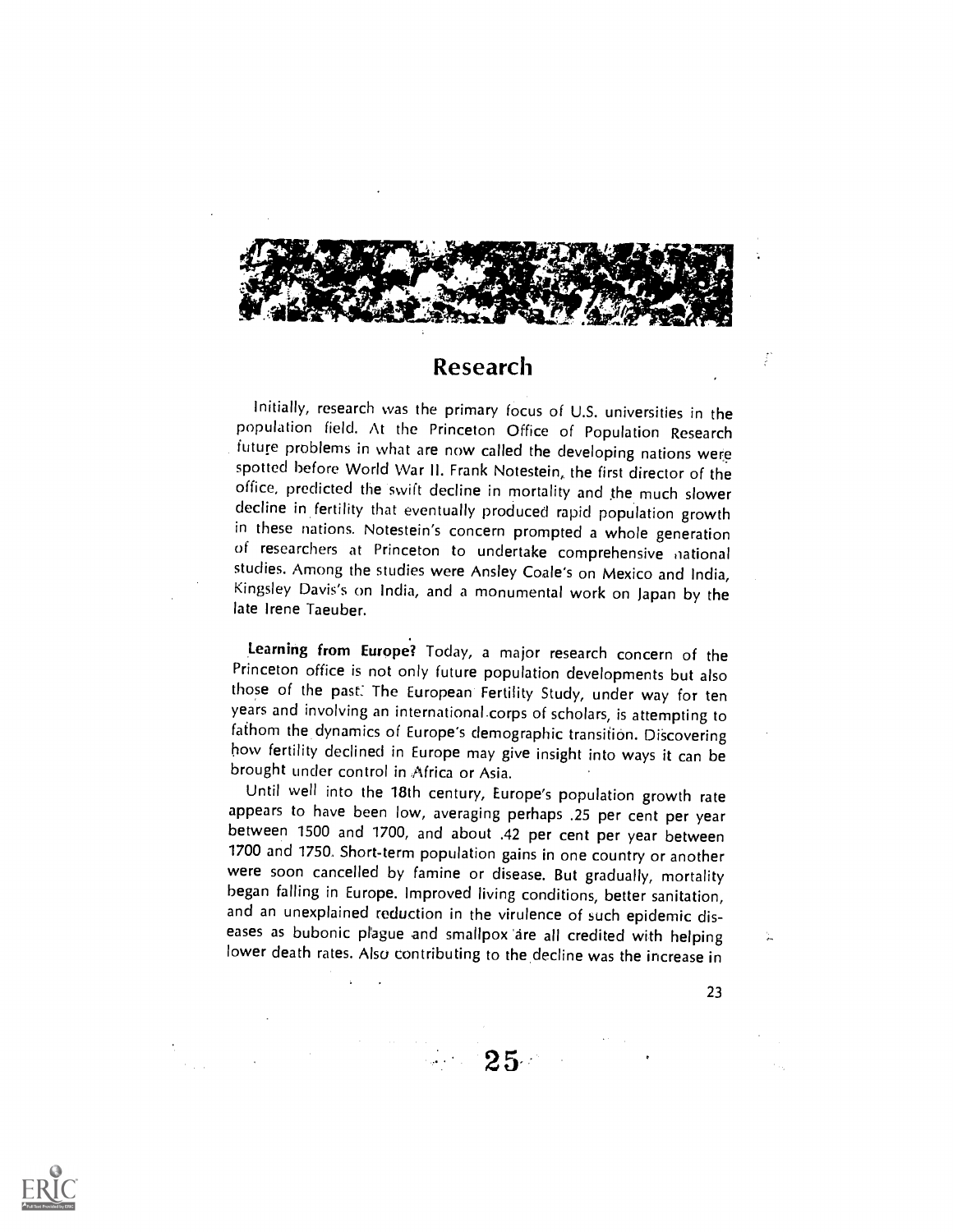Europe's food supply, which was partly the result of widespread cultivation of vegetables, particularly the potato, that were imported from the New World.

Since there was no equivalent drop in the birth rate, Europe's population boomed. Between 1750 and 1850, the number of Europeans doubled. Relieving part of the population pressure was the stream of migrants that left the Old World for the-New and for Europe's overseas colonies. Emigration was spurred by political and economic crises as well as by agricultural failures (e.g., the Irish potato famine) that afflicted the continent during the 19th century.

It was well after the middle of the 19th century that fertility in most of Europe began to decline. Conventional wisdom holds that it was caused by such factors as industrialization, urbanization, compulsory education, and the greater expectations that more modern parents had for their children. But then, researchers wonder, why did it start where it did—in France? Why would a Catholic nation with a large peasant population and sluggish industrial development be the first to show a downhill slide in fertility? Only much later did England, front runner in the Industrial Revolution, rapidly becoming both urban and modern, experience a similar drop in its birth rate.

As results of the present European study come in, it is possible to get more precise demographic readings on.what was happening during the 19th century. In Germany as a whole, for example, national fertility seems to have declined at the same time as infant mortality did. But at a local level this was not the typical experience.-Some-areas registered a lower death date for infants while births remained high. Others saw births fall first While infant mortality went unchanged.

For purposes of the survey; the cultural, economic, and social influences on fertility have been examined for each of the more than 700 provinces of Europe. When researchers examine each area individually, they find such anomalies as the Garonne Valley of France, where fertility started to drop either late in the 18th century or early. in the 19th, a time when infant mortality was still high and the Garonne was no more advanced socially or economically than any other part of rural France.

The evidence points increasingly to the importance of cultural influ-

.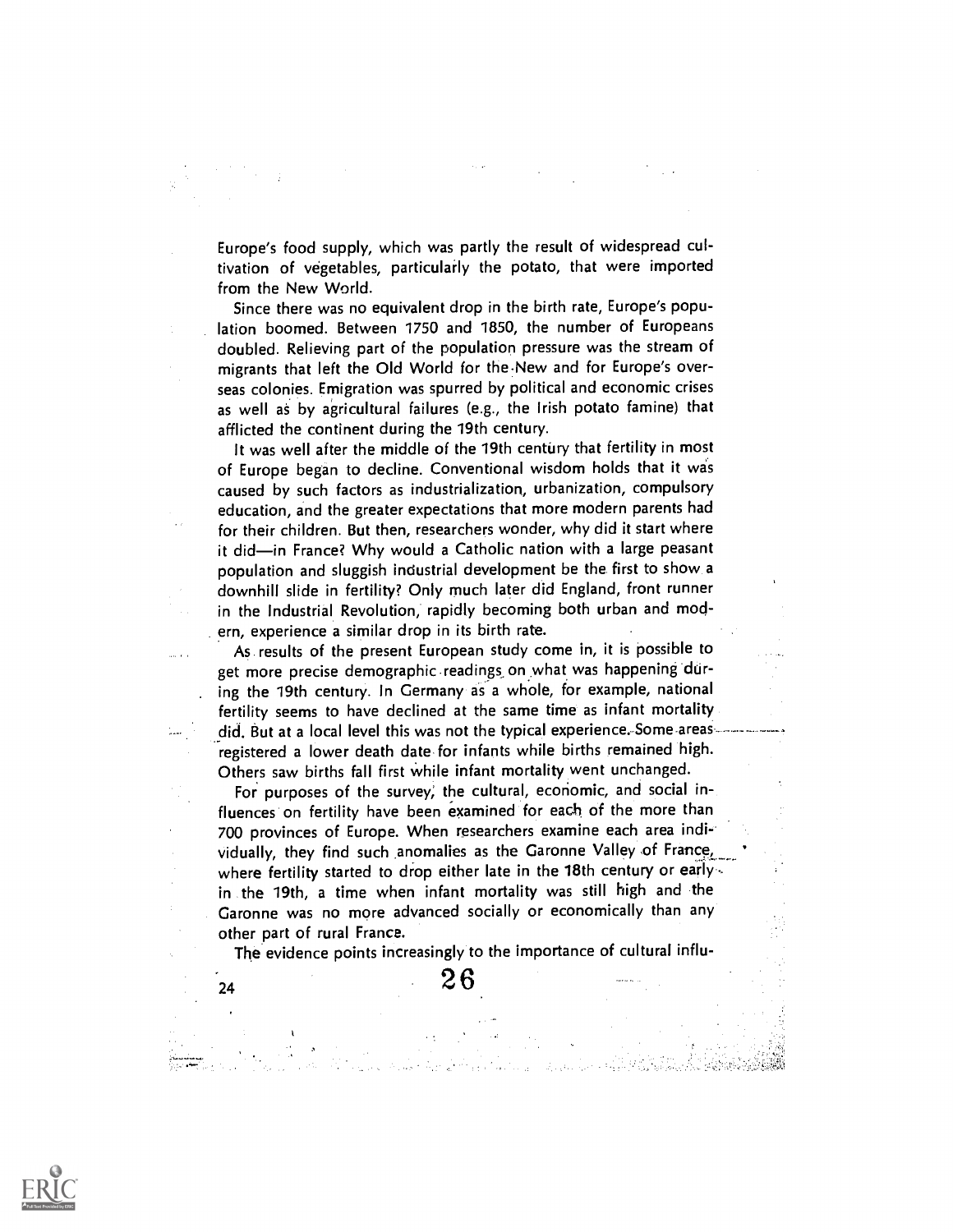ences on fertility. A map depicting marital fertility by province in Spain in 1910 was interpreted by a professor of romance languages as a linguistic map of the country. The regions that experienced similar changes in *iertility* were those in which the same language was once spoken. Linguistically separate Catalonia, for example, registered an early reduction in fertility that was not shared by the Spanish-speaking districts on its borders. Nor was there any difference between what was happening to birth rates in Catalonia's major city, Barcelona, and the Catalan-speaking rural areas about it, even though differences in other aspects of city and country life were profound.

Some fascinating indications of what may trigger or inhibit changes in the birth rate have been noted by survey researchers. In Italy, a correlation was found between the size of the pro-divorce vote in the 1974 election and birth rates thirty years earlier. Areas strong for divorce had registered the lowest fertility. In Belgium, the correlation , linked births between 1890 and 1910 with the results of a 1919 election. Where socialist candidates won, the greatest decline in fertility had occurred. One implication of these findings is that economic development may not be the only or even always the strongest influence on fertility. Cultural factors seem to be equally potent.

Economic Factors. When birth rates declined in Europe, they also fell in the rest of the industrialized world, until some populations began to experience low rates of growth. This continued in most of the West until after World War II, when post-war baby booms occurred in four countries—the United States, Canada, Australia, and New Zealand. )ust why fertility Jumped when and where it did is one of the mysteries that tantalize demographers.

The most likely explanation is an economic one. Children in Western countries are not considered financial assets to their families; rather they represent substantial economic obligations. Parents must spend money to have, raise, and educate children—money that is not then available for other purposes. In the post-war world, Canada, Australia, New Zealand, and the U.S. were among the few industrialized nations with their economies intact. Family incomes were large enough to allow for luxuries like more children.

27

3.1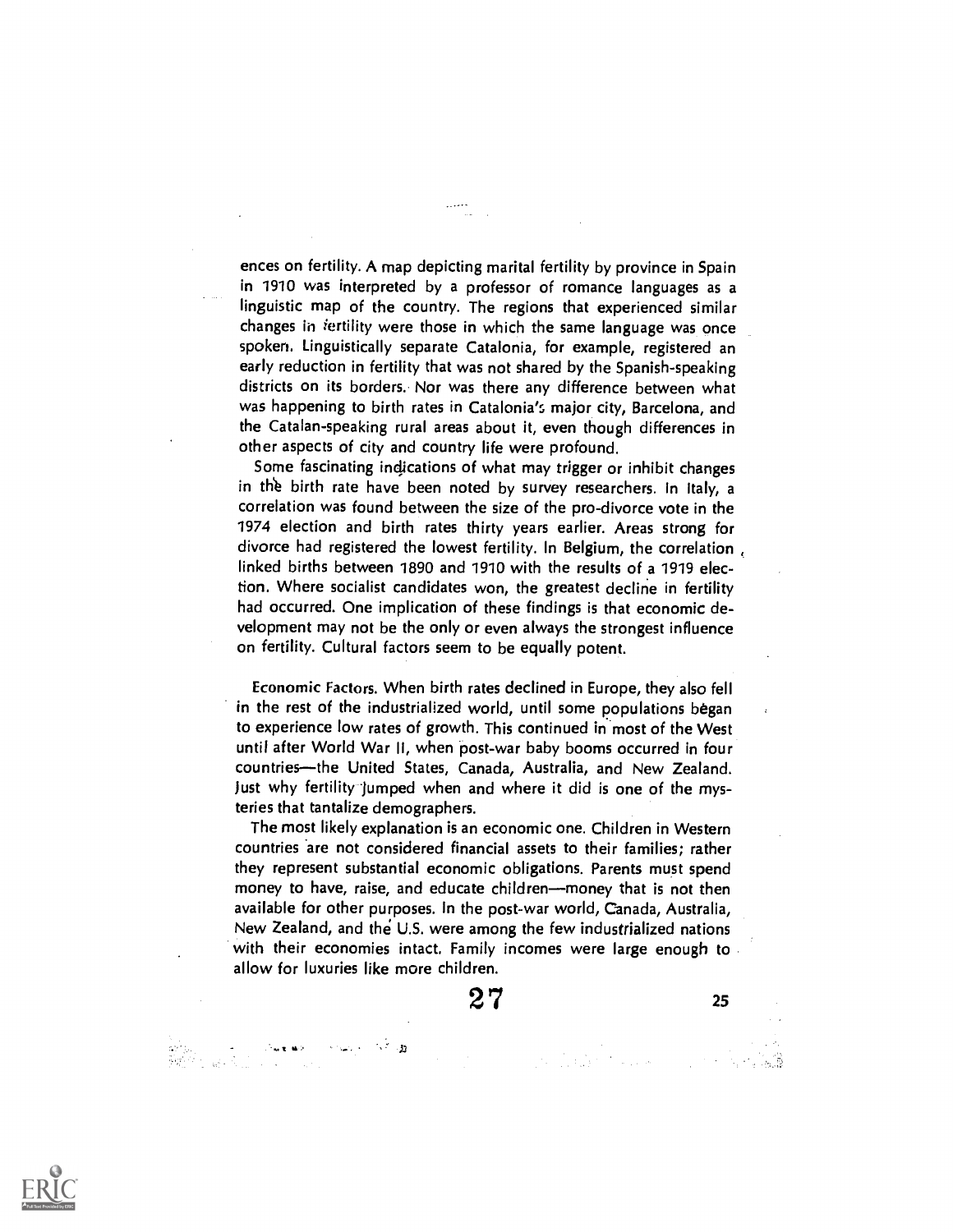At the University of Pennsylvania's Population Studies Center, Professor Richard Easterlin suggests in his "Theory of Household Choice in Fertility" how the economic decision to have children is made by parents. Easterlin, who is an economist-demographer, postulates that the parents of the U.S. baby boom had been raised during the Depression and were not conditioned to heavy consumption. During the war and afterwards, they found themselves earning considerably more money than their parents had, and they invested that extra income in children. But by 1960, according to Easterlin, parents no longer came from a materially deprived generation. They had grown up in the nation's post-war affluence and were not inhibited about spending money on such items as cars, homes, and hobbies rather than children. Later, when times got harder, U.S. parents made economic decisions that further reduced birth rates.

Easterlin's theory goes a long way toward explaining that lump in the nation's age structure that, as one sociologist recently noted, "is passing through the population like a pig swallowed by a python." But for data on the more recent decline in U.S. fertility, demographers must turn to the National Fertility Survey, an enterprise of the Princeton Office of Population Research.

The 1970 National Fertility Survey was the fourth in a series. More than 6,700 women answered questions about their use of contraceptives, their pregnancy history and future child-bearing plans. A team led by Professors Charles Westoff and Norman Ryder analyzed the results. They identified what has since been called "the contraceptive revolution" in the U.S.--widespread acceptance of voluntary fertility control and a certain shrinkage in desired family size. The survey indicated that reduction in unwanted births was responsible for about half the fertility decline between 1965 and 1970. (The decline in unplanned births-both unwanted births and failures in timing-accounted for almost all of the decline in marital fertility during the 1960s.)

Motivation in Contraception. Although the number of unwanted births in the U.S and the reduction of that number by more widespread acceptance of contraceptives are of great interest to demographers, the factors affecting fertility in Taiwan, the most carefully

> 28 i de su cult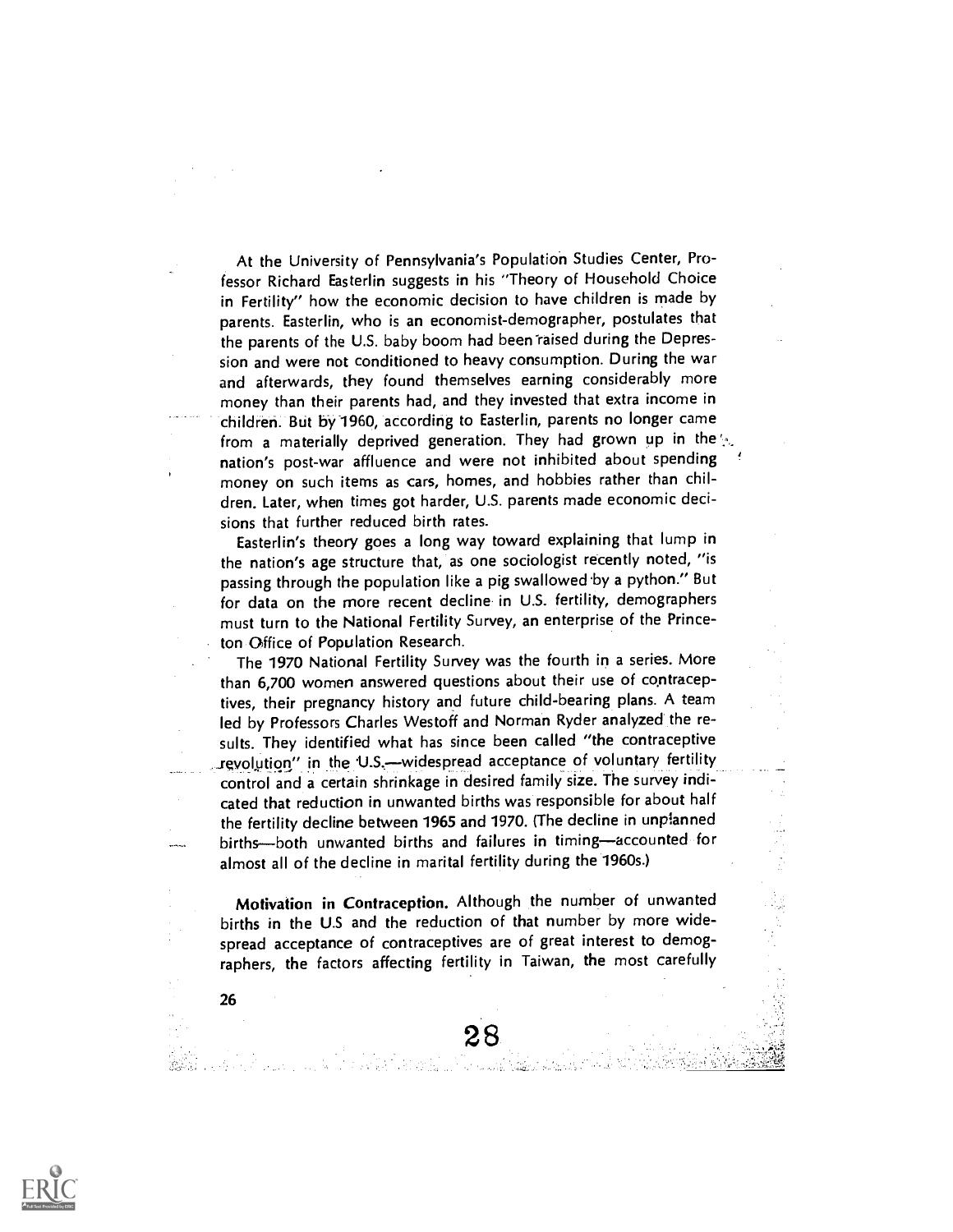studied of the Third World nations, may be far more significant in terms of world population pressures. And fertility is also falling there, according to data that the University of Michigan's Population Studies Center has been collecting and analyzing for nearly fifteen years.

Two big questions answered by the Taiwan studies are which women are most willing to accept contraception, and how effectively "acceptors" use their birth control devices. Center researchers have documented that fertility is most likely to decline among women who already have all the children they want. This group, many of whom have already borne four or five children but are capable of bearing two or three more, most readily agrees to try contraception. A follow-up study of women who had accepted intrauterine devices (IUD) revealed that the likelihood of child-bearing remained low for these women. Even though more than half of them had either expelled their IUDs or had them removed, they continued to be motivated to limit their families. Some of those who gave up or lost these devices apparently turned to other means of contraception or to abortion, and many eventually went back to the IUD.

Michigan data also show that the availability of family-planning services in Taiwan has practically eliminated class differences in the use of contraceptives. Upper-class families were once far more likely to use them than were lower-class families. A more recent discovery, in a 1973 survey, indicated a desire for smaller families. Apparently, the number of children considered ideal in Taiwan has begun to drop, and a Michigan-Taiwan team is now attempting to discover which groups are setting this trend and which factors have influenced their charige of attitude.

To many students of population, the most vital information to come from Taiwan deals with the question: "How can you tell whether a family-planning program can be credited with a decrease in fertility or whether the decrease is due simply to modernization and education?" Seeking the answer, the Michigan demographers undertook an analysis of all the available and relevant data and concluded that the number of women accepting contraception does correlate strongly with the efforts of family-planning agency personnel. Outreach and information programs do have a demonstrable impact, according to

27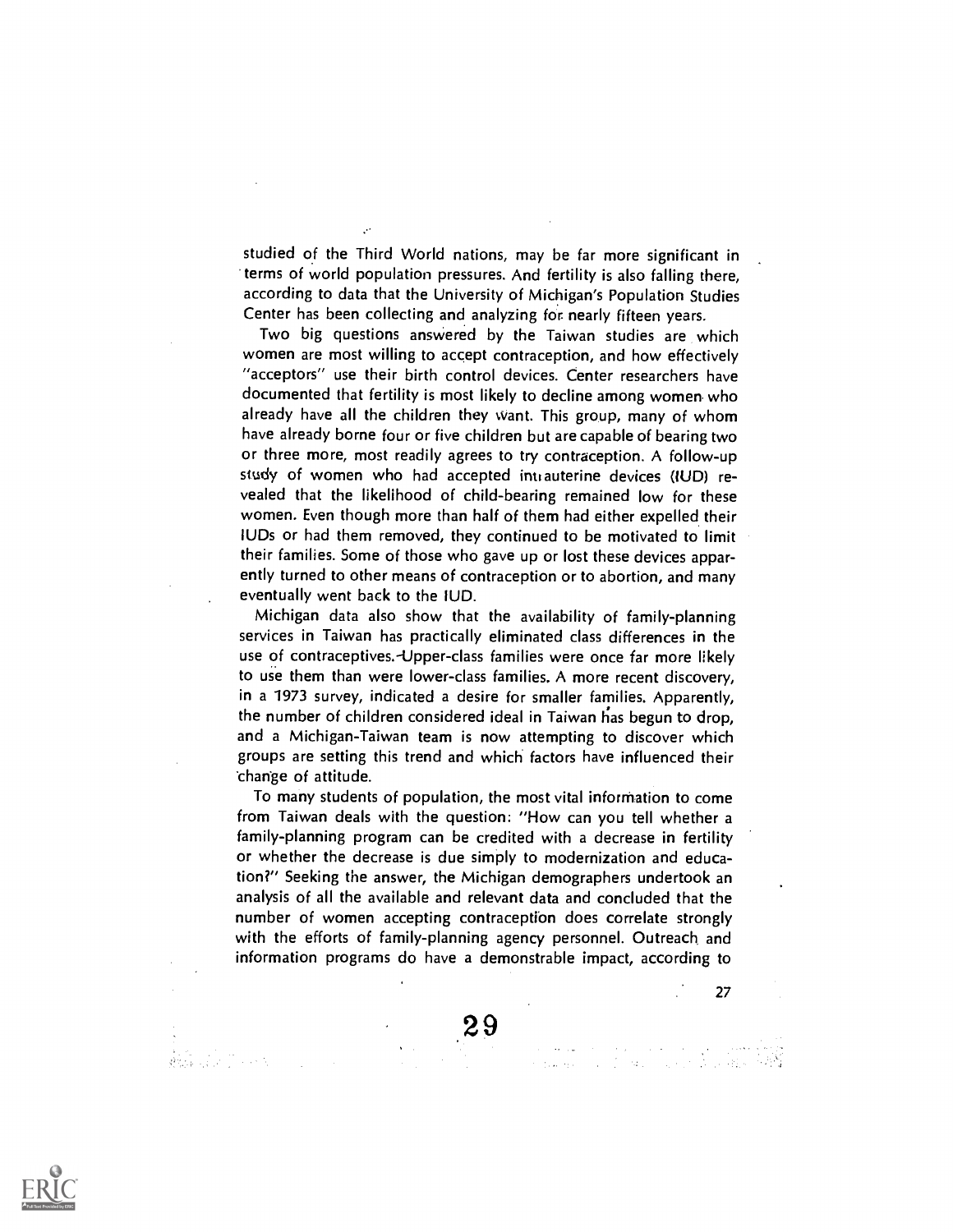the study, and the desire to limit family size often went unfulfilled in parts of Taiwan where agency services were unavailable. Contraceptive "self-help" was shown to be no substitute for the program, and this finding was particularly evident in rural areas and among older couples.

One of the demographers working with the Michigan team on Taiwan data is Professor Robert Potter of Brown University's Population Studies and Training Center, where computer studies measure the impact of family-planning programs upon fertility. .\ recent project done at Brown for the Population Division of ESCAP (Economic and Social Commission for Asia and the Pacific), a regional agency of the United Nations, involved analysis of data from several Asian countries to help family-planning agencies determine how great a reduction in births must be achieved to bring the growth rate down to where economic planners believe it should be in terms of a nation's social and economic progress.

Demonstrating how planning often goes wrong, Potter cites the example of one country determined to reduce its 3 per cent growth rate to 2 per cent between 1970 and 1981. The country's family-planning officials set a target birth rate of 29 births per 1,000 population, a full ten points below the 1970 rate of 39 and more than seemed necessary to accomplish a 1 per cent reduction in growth. "Not so," said Potter. Even if a 29 birth rate could be\_achieved it would leave the growth rate well above 2 per cent, for local strategists had neglected to take account of what would happen to mortality were family-planning efforts successful in reducing fertility. Cutting ten points from the birth rate would not only mean averting a considerable number of births but also eliminating from the population a substantial segment subject to high mortality: many infants and small children. As a result, reductions on the birth side would be partly offset by a sharp drop in mortality so that the net population growth would not drop as much as anticipated.

To estimate what it will take to produce a desired reduction in growth rates, Potter says, planners must consider all the factors that influence a nation's fertility. It becomes easier to slow growth by means of contraception when the marriage age is rising or the unmar-

 $30 -$ 

 $\bar{\Psi}$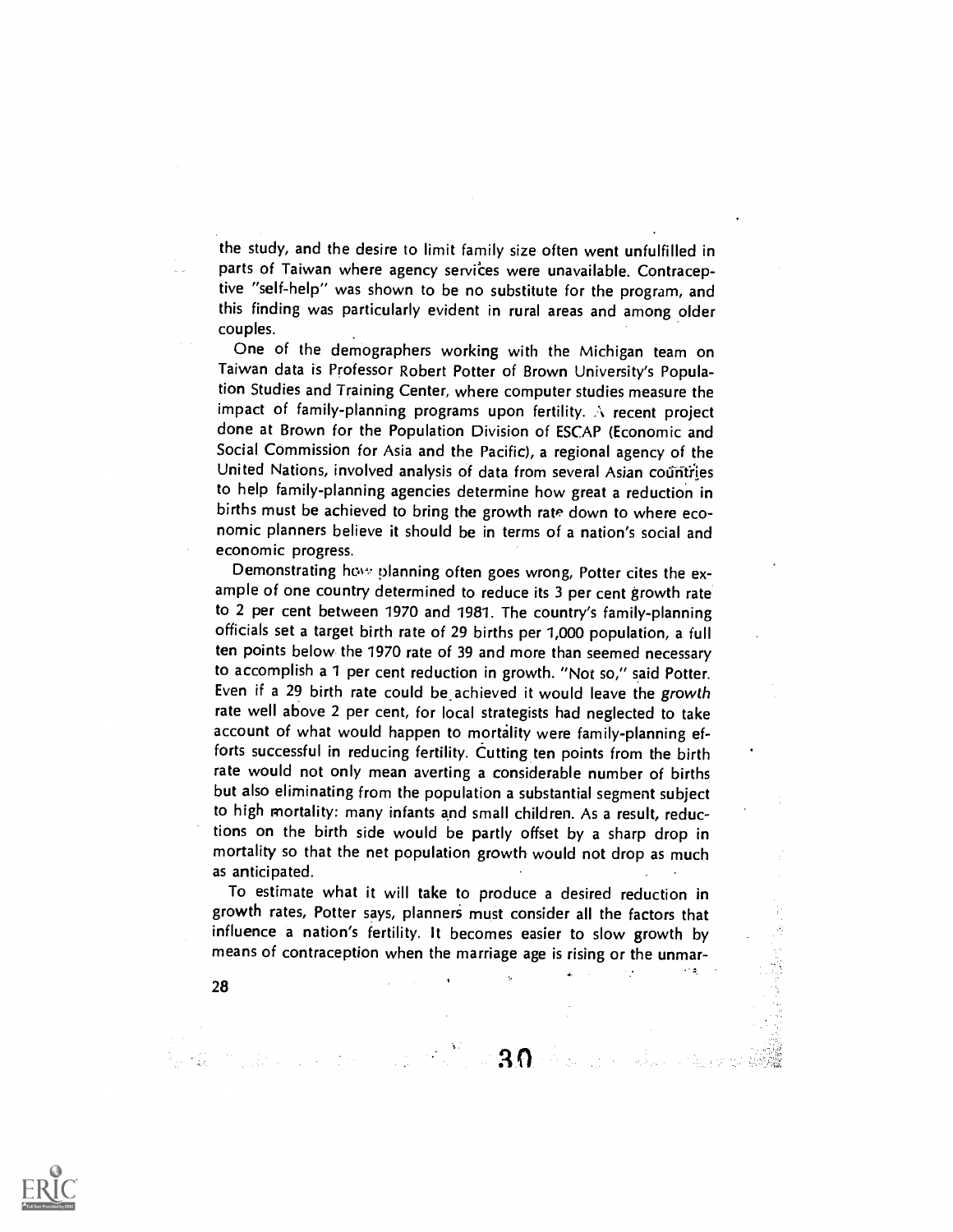ried portion of the population is increasing. It is harder when mortality is declining. And a family-planning program just cannot buck momentum. "It cannot reduce the number of potential parents who were already alive at the start of the program," says Potter. As more women reach childbearing age, they become "a potent force working against declines in birth and growth rates."

Part of Potter's research includes devisipg ways of determining sta- .tistically the number of "births averted" by any family-planning effort. Among the puzzles that must be confronted is to determine what the fertility of women who accept contraception would have been had they not chosen birth control. Equally important are "continuation rates," the proportion of women still taking pills and retaining IUDs at specified durations following acceptance.

Although abortion plays an important role in bringing down birth rates in some parts of the world (it is a major means of population control in Eastern Europe), Potter characterizes it as "inefficient when used alone rather than as a backstop to contraception." According to his calculations, an abortion averts only half a birth, for a terminated pregnancy provides no protection from further conception. Although a birth entails nine months of pregnancy and is frequently followed by several months in which pregnancy is unlikely, an abortion involves only two or three months of gestation and usually little or no protection from subsequent pregnancy. Hence, without contraception, the problem solved by abortion quickly reasserts itself; a woman rejoins the population "at risk" of conception after only two or three months.

Researchers from the University of North Carolina are now studying the health and demographic effects of induced abortion in Yugoslavia. The North Carolina group hopes to learn ways in which abortion may influence fecundity and the outcome of future pregnancies as well as the characteristics of women who decide to abort and those who decide not to at different stages in their reproductive lives.

Family Variables. Population scholars are interested not only in the means families use to limit their size but, increasingly, in aspects of family life that can influence fertility.

One effort in this direction was a study of "Sex, Culture and Fer-

31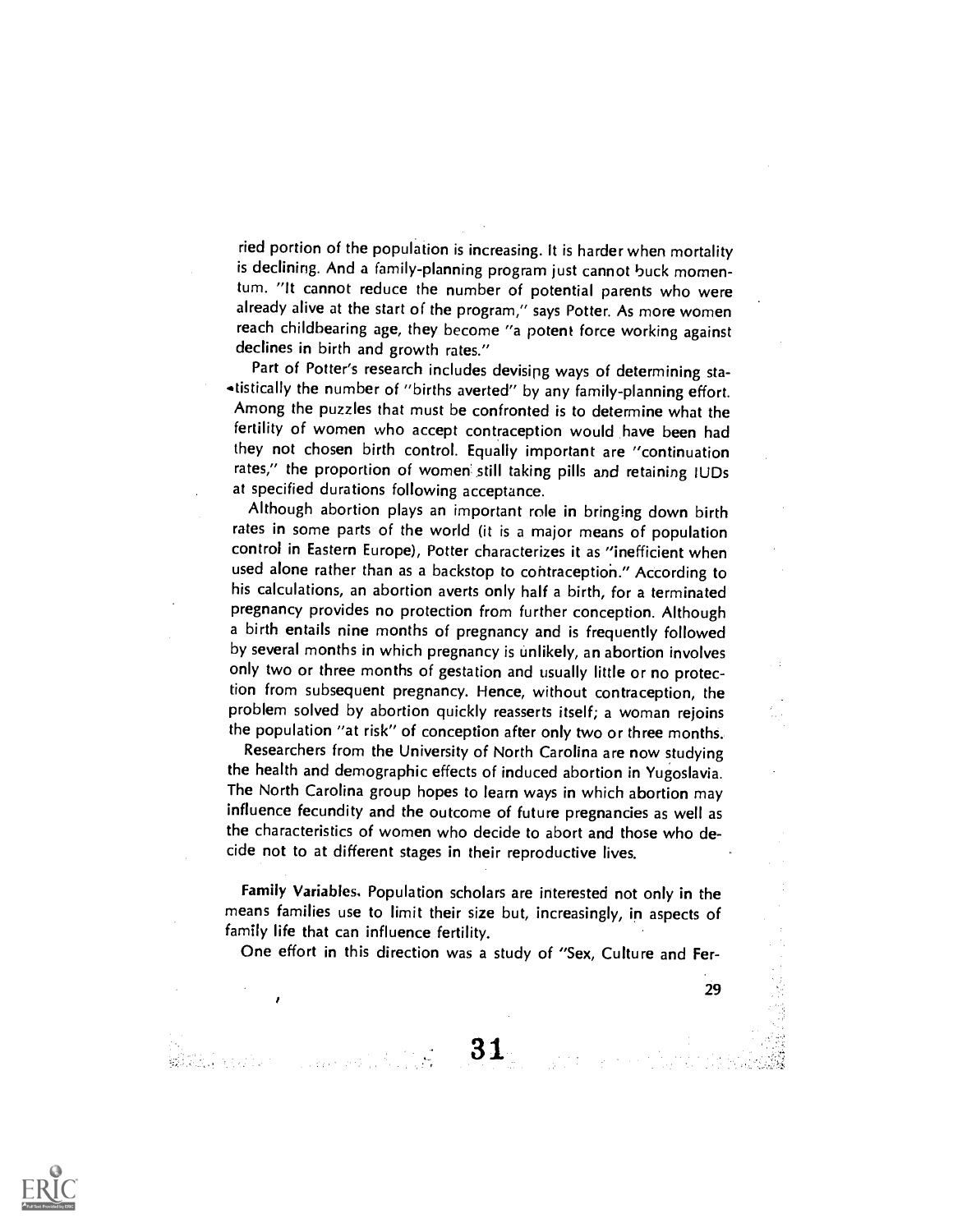tility" by Professor Moni Nag at Columbia University's Center for Population and Family Health, published in 1972. Comparing the frequency of coitus among residents of three Indian communities with frequency in the U.S., the Columbia researchers noted there was less sexual activity among the Indians than among the Americans, despite the popular notion that the lack of electricity and television in the Indian communities would have produced completely different results.

Reasons for the relative infrequency of coitus, explains Nag, include both lack of space and privacy in Indian homes, the number of young couples living with parents, and the notion, prevalent among Indian villagers, that the loss of semen is a loss of strength. Nag also points out that sexual abstinence is not uncommon in India and, in fact, is considered a virtue among Hindus.

More recently, the Columbia team reported on the economic costs and benefits of children in .peasant societies. Results from Nepal, Indonesia, and Peru reveal that children as young as six can be economic assets. Six- and seven-year-olds fetch water, baby-sit, and care for barnyard fowl, freeing parents for more productive tasks. Youngsters not much older tend sheep or goats and herd cattle, and they sometimes even hire out for wages.

Parents in peasant societies, according to the Columbia study, want children not only for the immediate financial contributions they make, but also as social security for old age. Although these parents may be well aware that the population is growing and having many children is, as Nag puts it, "not a good thing for the country," they see that neighbors with four or five living children are much better off than neighbors with only one or two. In addition, the pattern of reproductive behavior in the Javanese and Nepalese villages (with births spaced at an average interval of more than three years) enables the parents to achieve a relatively large number of surviving children while avoiding the extreme pressures on the household economy that would result from uncontrolled fertility.

Family size is unlikely to diminish in these peasant communities, he concludes, until the cost of raising children increases or until parents discover that money spent on the education of one or two children is a better investment for their old age than supporting a

 $3.3 \pm 1.2 \pm 1.2 \pm 1.2 \pm 1.2 \pm 1.2 \pm 1.2 \pm 1.2 \pm 1.2 \pm 1.2 \pm 1.2 \pm 1.2 \pm 1.2 \pm 1.2 \pm 1.2 \pm 1.2 \pm 1.2 \pm 1.2 \pm 1.2 \pm 1.2 \pm 1.2 \pm 1.2 \pm 1.2 \pm 1.2 \pm 1.2 \pm 1.2 \pm 1.2 \pm 1.2 \pm 1.2 \pm 1.2 \pm 1.2 \pm 1.2 \pm 1.2 \pm 1.2 \pm 1.2 \pm 1.2 \pm 1.2 \$ 

3 0

ani.<br>Litr

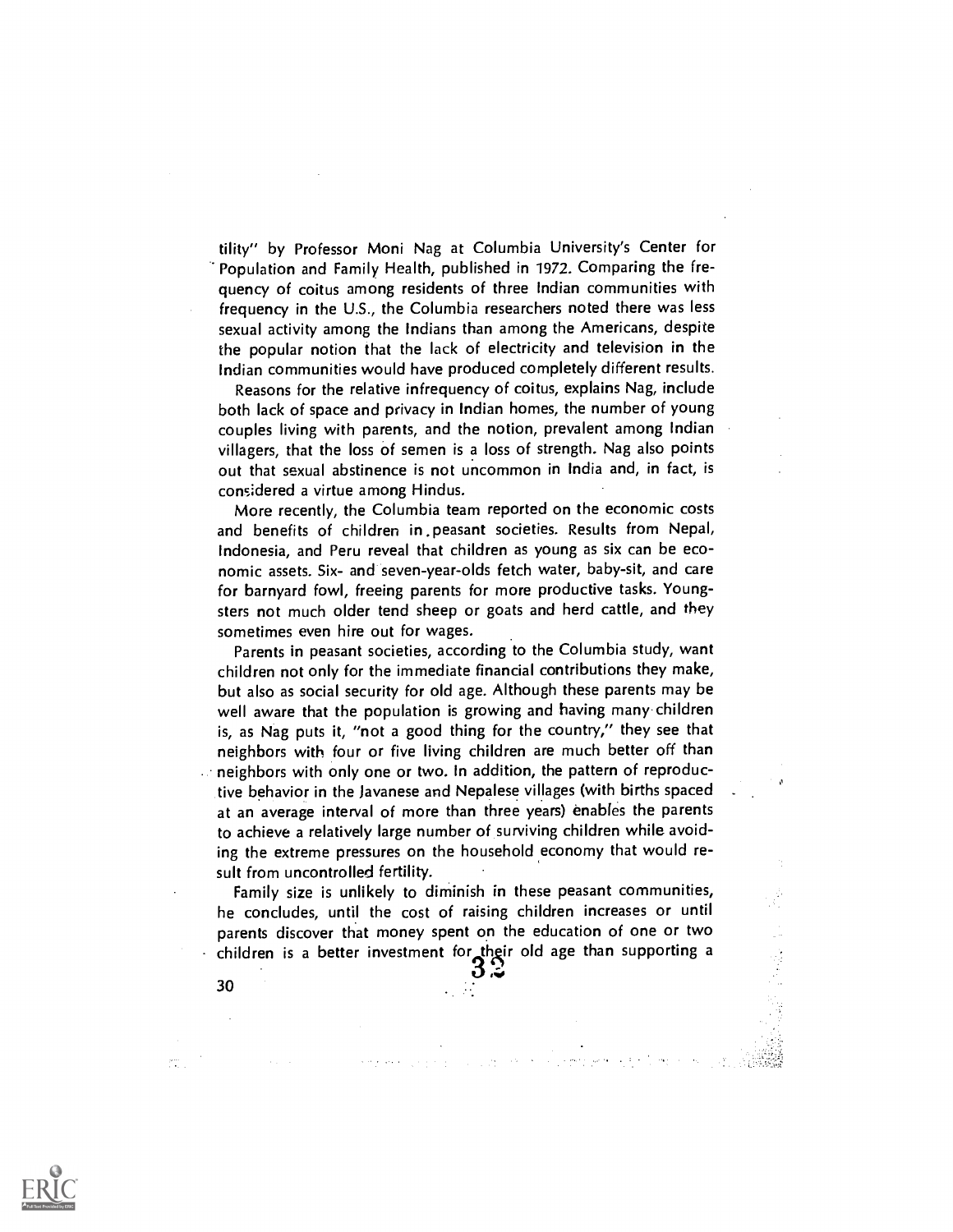larger number of more immediately productive but uneducated sons and daughters.

Another project investigating family variables and their effects on fertility is an ambitious eight-nation cross-cultural study of the reasons families want and choose to have children. Begun in 1972 with funding from the Foundation and several other agencies, the prcject is being conducted by an organization of Asian social scientists called the Committee for Comparative Behavioral Studies on Population. They are exploring the psychological and social factors as well as economic influences in family choices in Korea, Taiwan, Thailand; the Philippines, Indonesia, Turkey, Singapore, and the U.S.

Urbanization. Although most research relevant to the Third World is directed toward discovering more about population growth and fertility, many studies address the problem of rapid urbanization, a growing concern of many developing nations. At Michigan's Population Studies Center, Professors David Goldberg and Baron Moots have produced some unexpected findings from their work in Turkey and Mexico. They found that urban migrants to the shantytowns of Ankara and Mexico City make out as well economically as do city-born Turks and Mexicans. Living conditions in the shantytowns are deplorable by any standards, but they do not seem to perpetuate a culture of poverty. Families are not trapped there. Many stay just long enough to save the money they need for a better home. But others who could afford to leave choose to stay. Moots speculates that it is the extremely inexpensive form of housing available in shantytowns that may help migrants adjust to the urban economy, an adjustment that might not be possible had they to pay for more costly. quarters.

At Brown University's population center, Professor Sidney Goldstein notes that the shantytown dwellers he has studied in Bangkok are not much different from those in Ankara and Mexico City as described in the Michigan research. "A high percentage report they are happy, much better off than they were. before coming to the city, and optimistic," Goldstein says. "They don't understand why the government wants to eliminate Bangkok's squatter community."

Research on urbanization is a major commitment at the Brown

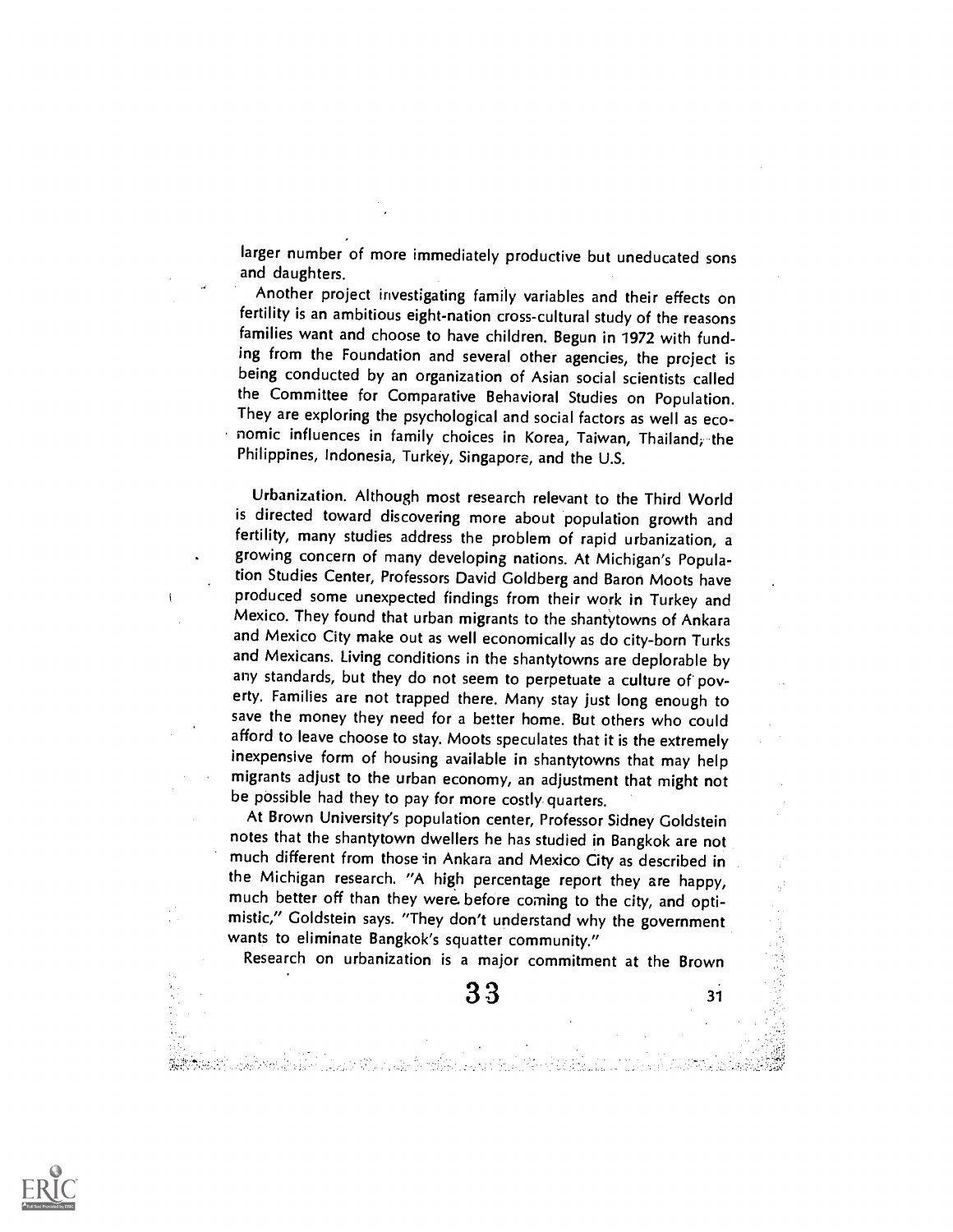center. Its staff and students are, with Ford Foundation support, studying urban migrants in Korea, Indonesia, the Philippines, Taiwan, Thailand, Colombia, and Iran. Dr. Goldstein is also in charge of a twelvenation comparative study of urbanization in both more and less developed countries. "We are interested," says Goldstein, "in the urban setting and its impact on people and on development. As people move into cities do they become more urbanized, more modern? Do they stay? And who stays? Do urban migrants bring urban life styles back to rural areas? Are they agents of change?"

Many of these questions were formulated while Goldstein was working in Thailand with the Institute of Population Studies at Chulalongkorn University. Most of Bangkok's citizens are migrants, hardly surprising in a city that grew from 700,000 in 1947 to some 3 million in 1970. But for every two migrants who come to the city, Goldstein discovered, one person leaves, attesting to the importance of assessing the separate effects of in- and out-migration and the potential role of migration as a catalyst of change in the smaller cities and rural places to which Bangkok's out-migrants move. He also noted that the percentage of migrants among city-dwellers, which is high among older residents, becomes progressively-lower-in-younger\_age\_groups, evidence that much of the city's more recent growth may be caused by natural increase. As for the squatters, most are not interested in moving on but in settling down, gaining title to the land on which they have built, and being supplied with running water, sewage facilities, and other basic amenities such as schools and health facilities.

34



32

Ŧ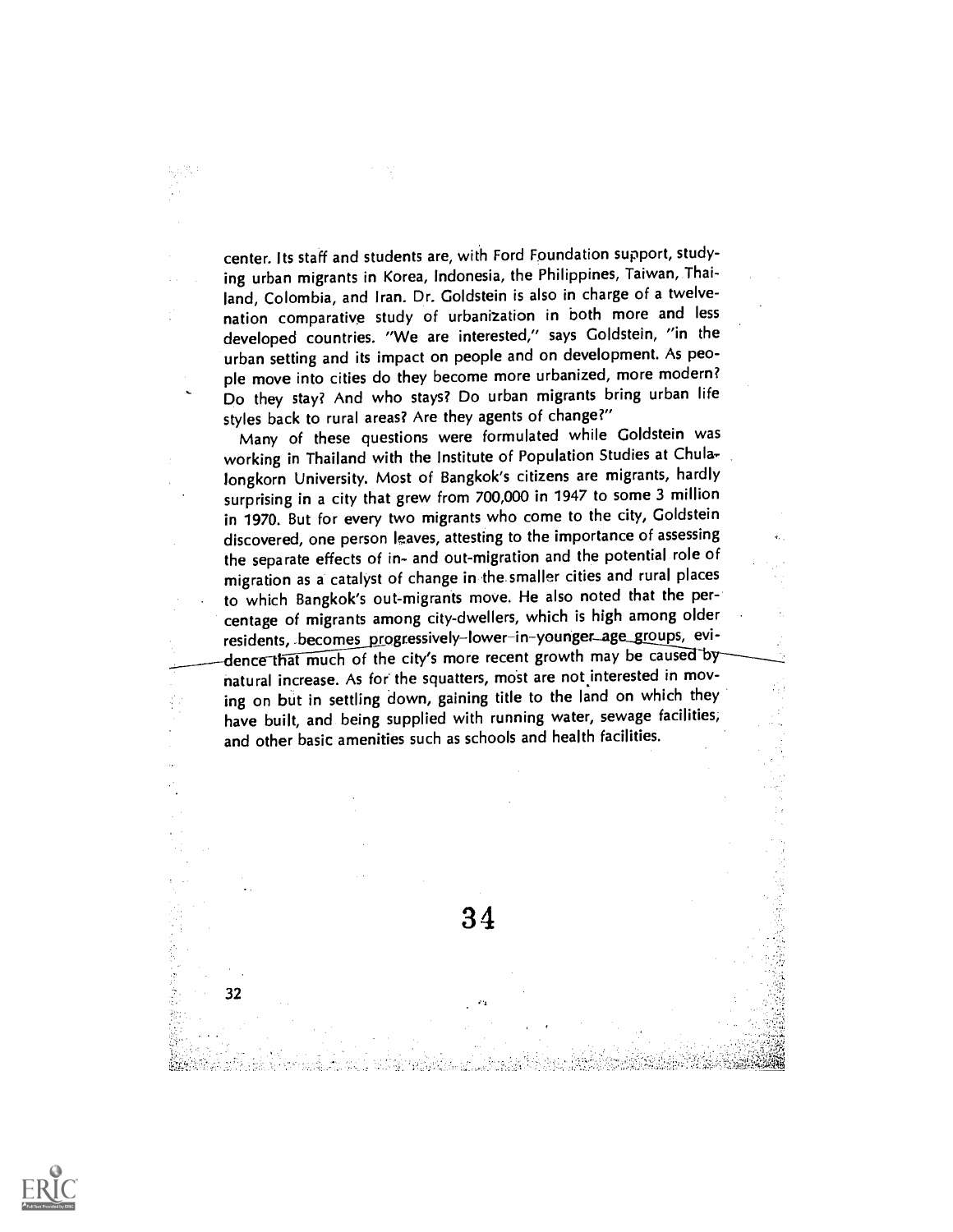

### Looking Ahead

Because of the overall reduction in its budget, the Ford Foundation must limit "core" or institutional support in the United States to only a few population centers, while making available additional funds for specific projects in research, training, and evaluation. But the Foundation hopes to continue its support of social science research through the mechanism of research competitions. (Presently, the Ford and Rockefeller Foundations jointly sponsor a program of social science research that awards grants on a competitive worldwide basis for projects lasting as long as two years. There are similar regional programs in Brazil, Mexico, and Southeast Asia, the latter supported jointly by the Foundation and the International Development Research Centre of Canada.)

The Foundation intends to devote a larger proportion of its population funds to strengthening social science research in developing countries, and plans to -undertake more initiatives like its present effort to help the Bangladesh Institute of Development studies acquire a capacity for population analysis. Although providing graduate training for social scientists in the developing-countries is important, special attention must be paid to careers for trained persons. Except in economics, there are few professional opportunities available in the social sciences. Strong population institutions in the developing world are needed to provide a career base for social scientists and the chance to participate in major research studies.

The Foundation also plans to underwrite more research by regional networks of population researchers and institutions. It anticipates more collaboration by regional management institutes, like the Indian Institute of Management at Ahmedabad or the Asian Institute of Management in the Philippines, with the International Committee on the

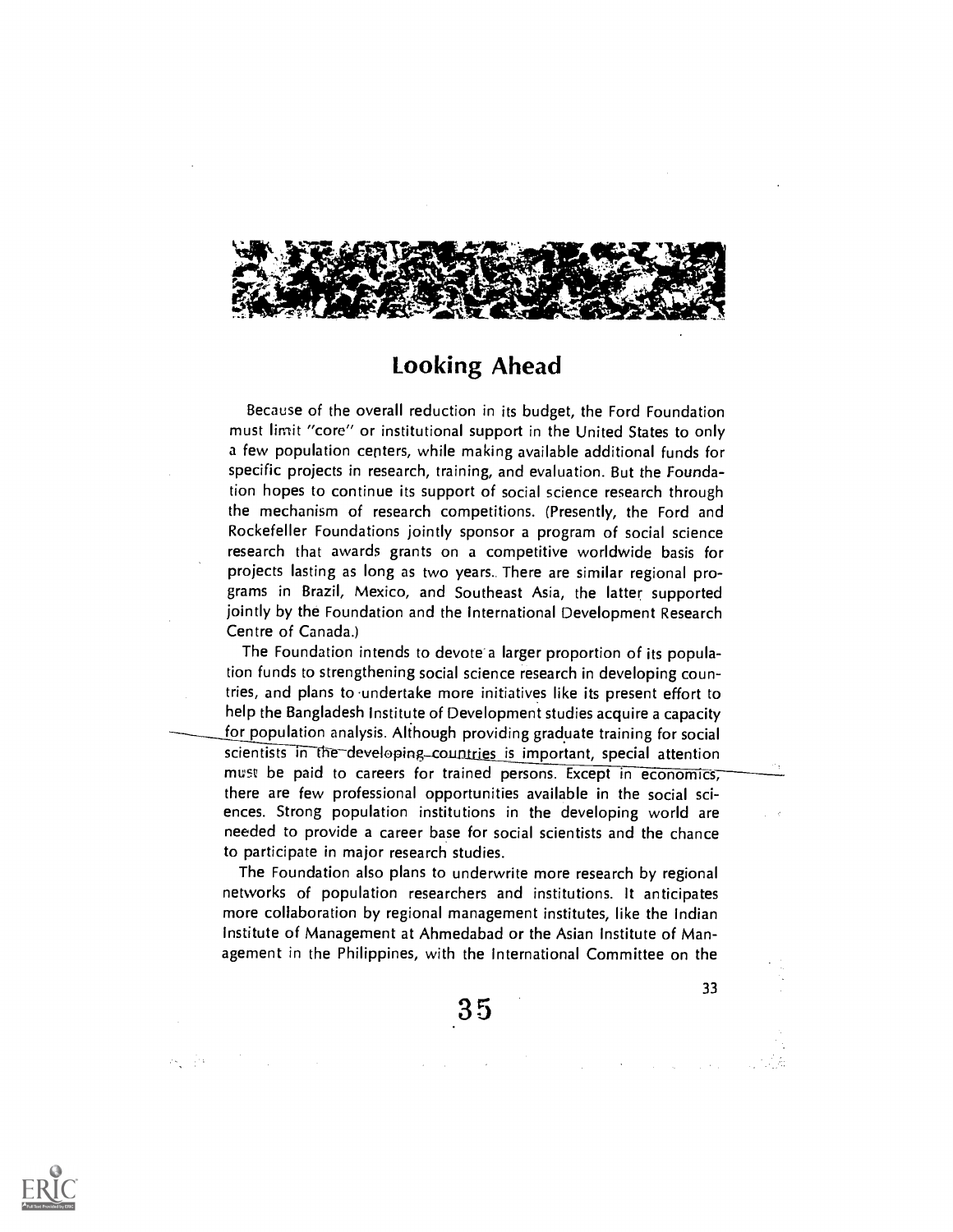Management of Population Programs (ICOMP) on management studies of family planning programs.

Future research is most likely to follow up current work on the determinants and consequences of fertility, alternatives in family planning, and more aggressive means of intervention. A notable example of research on consequences is the recently completed "Second India Study Series," initiated by the Foundation in 1973. The series assesses the impact of the 500 million additional Indians who will double that nation's population by the turn of the century and predicts the demands this "second India" will make on the country's social and economic life, its resources, environment, social services, and government.

Determinants of fertility—such as the status of women, age at marriage, income distribution, and family and community structure-are promising subjects for further scrutiny. Current reseach assisted by the Foundation includes a study of women's attitudes, towards childrearing and a project relating fertility rates to women's self-image and feelings about children, both in the Middle East. There is already some evidence that changes in the role and status of women may affect fertility differently in developing nations than in industralized ones. Although employment of women generally tends to reduce fertility in the West, indications are that it may not necessarily have this effect in many parts of the Third World, where the extended family is a more dependable source of child care than are facilities provided by government or other outside agencies.

Although the "center of gravity" for research on population prob-. lems of the developing world must necessarily shift to scholars and institutions in those nations, the Foundation and, it is hoped, other sources of funding, will not turn away from the intellectual workers devoted to population studies in the industrial world. The latter continue to have much to offer their Third World colleagues in the development of formal demographic theory, techniques of measurement, research design, computer simulation, and other advanced tools with which to untangle the complicated relations between population dynamics and social and economic change. Institutions in the developing

 $36 - 1$ 

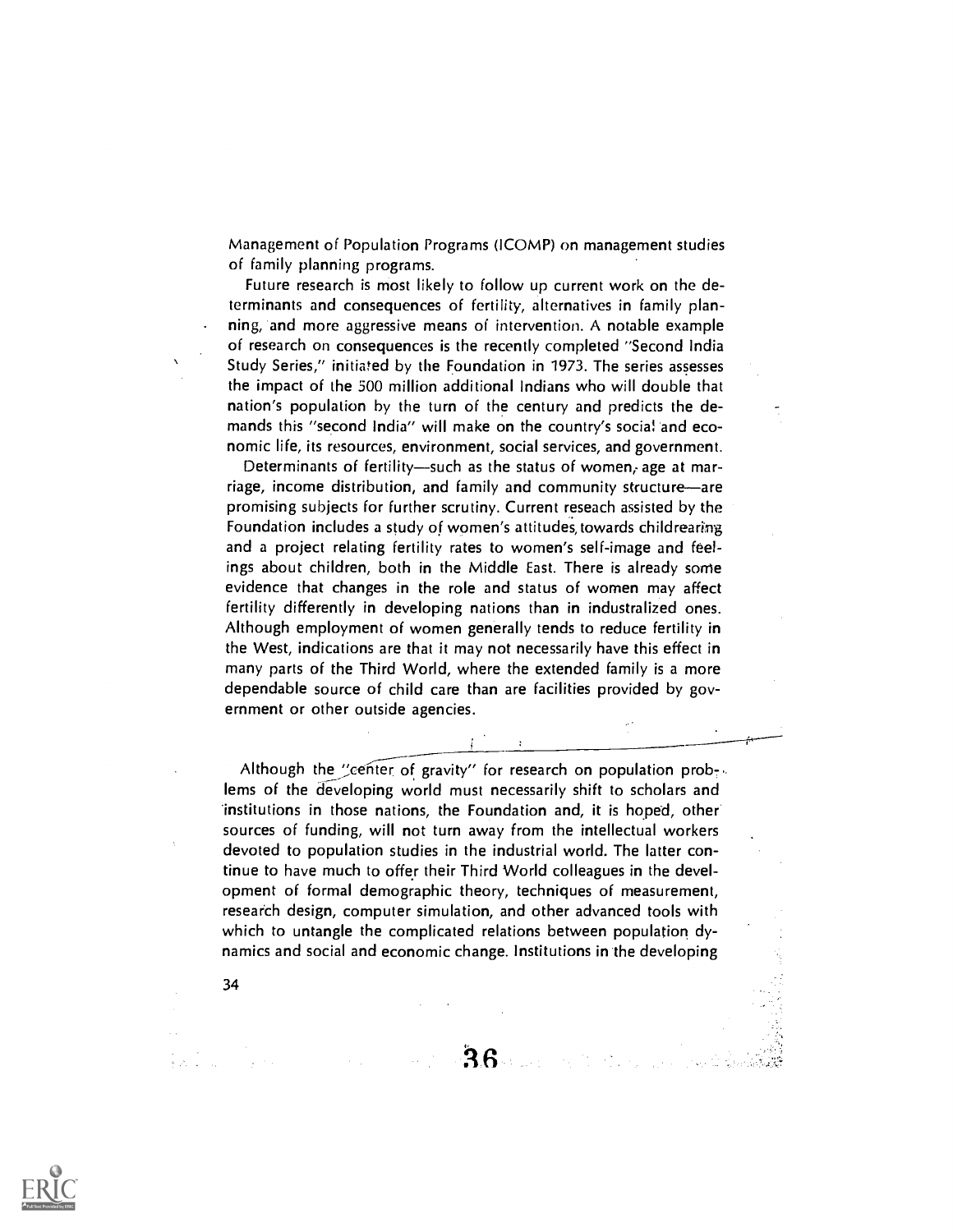world should be assisted in providing appropriate advanced training for their own people, but the demand by Third World students for specialized instruction in North American, European, and Australian universities continues unabated. At least some of this demand must be satisfied. 'Even at lower levels of support than in the past, the required funding is beyond the capacity of a single foundation or the universities themselves. The need calls for attention by the many governmental and philanthropic institutions that are concerned with understanding and coping with world population problems.

 $\omega^2$ 

37  $\overline{1}$ 35

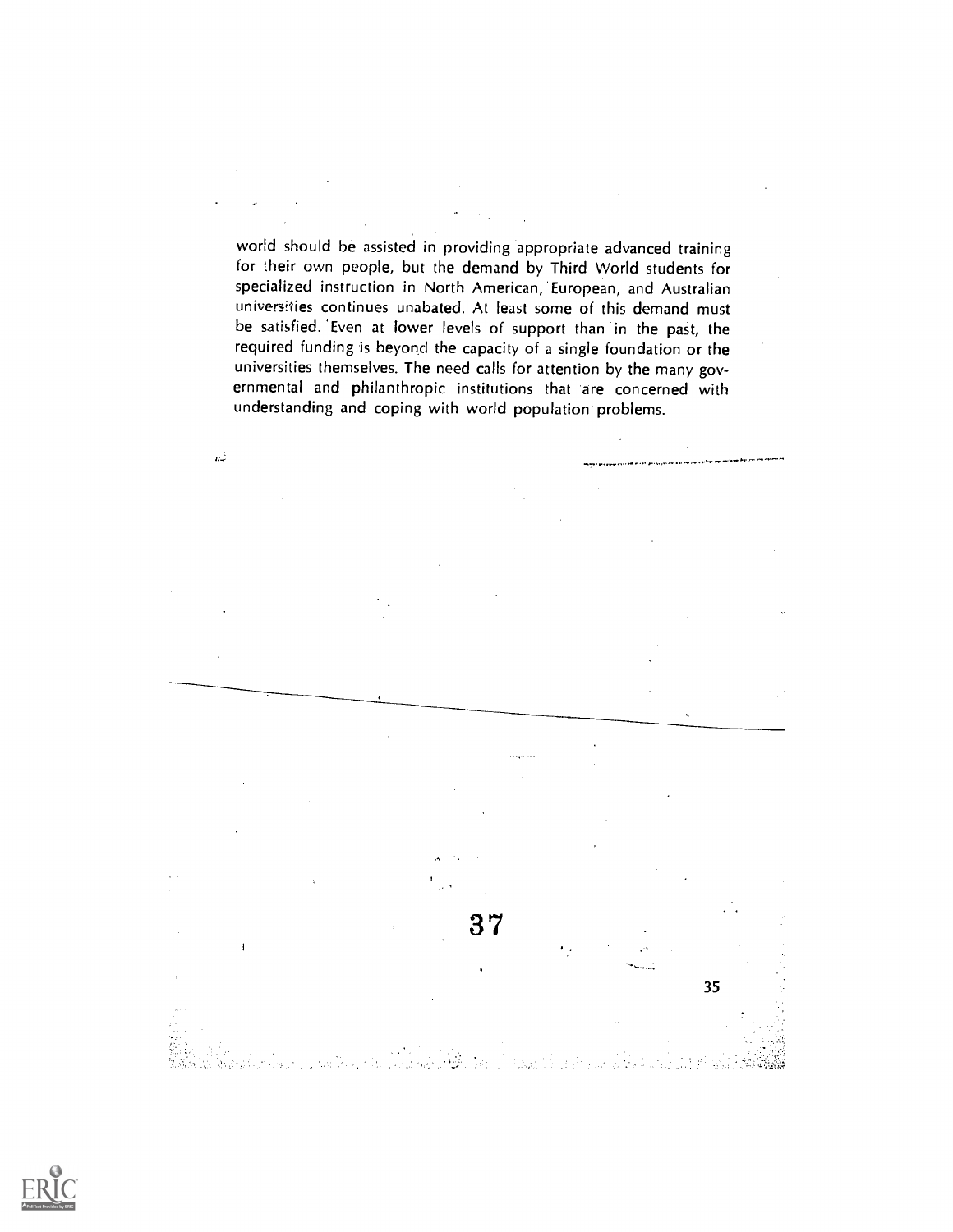# Appendix

 $\hat{\zeta}$ 

adilla.<br>A ÷

#### Principal Grants to Centers for Research and Training on World Population Problems\*

(1954—June 30, 1976)

 $\omega_{\rm{max}}$ 

| <b>UNITED STATES</b>                                                                                                                                                  |              |
|-----------------------------------------------------------------------------------------------------------------------------------------------------------------------|--------------|
| <b>Brown University</b><br>Demographic program at the Population Studies and<br><b>Training Center (1972)</b>                                                         | 250,000<br>5 |
| University of Chicago<br>Graduate research and training in population at the Community<br>and Family Study Center (1966, 1969, 1971)                                  | 1,690,000    |
| Research and training in demography at the Population<br>Research Center (1963, 1968, 1972)                                                                           | 1,597,942    |
| University of California (Berkeley)<br>Support of the International Population and Urban Research<br>Institute of International Studies (1968)                        | 671,647      |
| Columbia University (International Institute for the<br><b>Study of Human Reproduction)</b><br>Support of the Center for Population and Family Health<br>(1966, 1967) | 2,057,000    |
| <b>Cornell University</b><br>Demographic-research and training in the International<br>Population Program (1962, 1967, 1970, 1973)                                    | 692,500      |
| <b>Georgetown University</b><br>Support of the Center for Population Research<br>(1960, 1963, 1966, 1971)                                                             | 1,056,556    |
| <b>Harvard University</b><br>Support of the Center for Population Studies (1964, 1967)                                                                                | 943,000      |
| Johns Hopkins University<br>Support of the Department of Population Dynamics (1964, 1969) 1,775,000                                                                   |              |
| *Excluding grants in support of the reproductive sciences and contraceptive development                                                                               |              |
| 36<br>38                                                                                                                                                              |              |
|                                                                                                                                                                       |              |

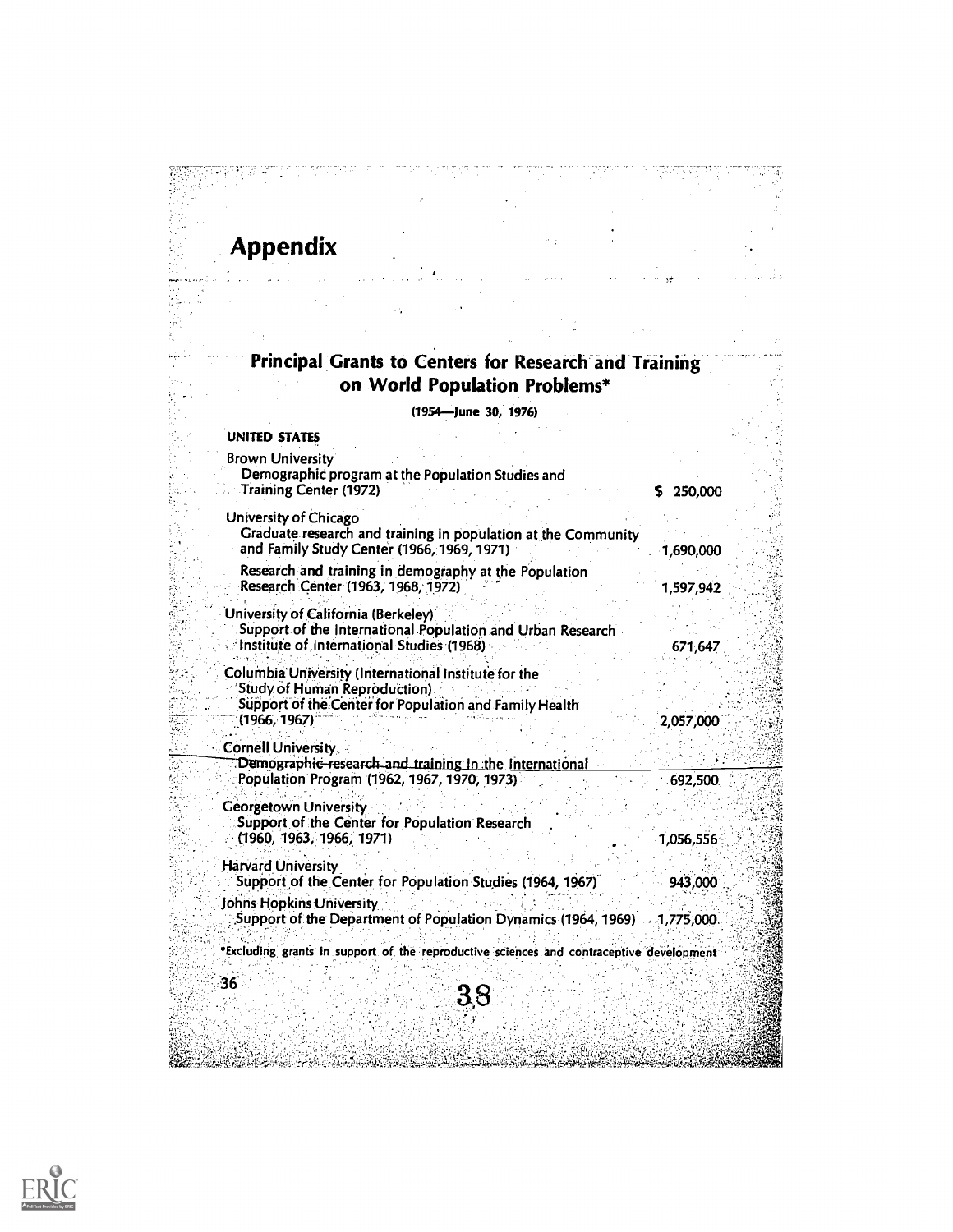| University of Michigan                                                                                               |  |
|----------------------------------------------------------------------------------------------------------------------|--|
| Support of the Population Studies Center                                                                             |  |
| (1961, 1965, 1969, 1971)<br>\$4,500,000                                                                              |  |
| Support of the Department of Population Planning                                                                     |  |
| (1965, 1968, 1973, 1975)<br>3,827,000                                                                                |  |
| University of North Carolina                                                                                         |  |
| Research and training at the Carolina Population Center                                                              |  |
| (1965, 1966, 1968, 1971, 1974, 1975)<br>4,050,000                                                                    |  |
| University of Pennsylvania                                                                                           |  |
| Research and training in demography at the Population                                                                |  |
| Studies Center (1961, 1967, 1973)<br>586,646                                                                         |  |
|                                                                                                                      |  |
| <b>Population Council</b><br>Research and training in demography (1954-1976)<br>13,750,000                           |  |
|                                                                                                                      |  |
| <b>Princeton University</b>                                                                                          |  |
| Support of the Office of Population Research (1965, 1967, 1970)<br>. 524,150                                         |  |
|                                                                                                                      |  |
| <b>EUROPE</b>                                                                                                        |  |
| London School of Economics and Political Science (University of London)                                              |  |
| Demographic training program of the Population Investigation                                                         |  |
| Committee (1964, 1969, 1974)<br>670,000                                                                              |  |
|                                                                                                                      |  |
| ASIA AND THE PACIFIC                                                                                                 |  |
| Gandhigram (India) (Institute of Rural Health and Family Planning)                                                   |  |
| Training, research, and evaluation for India's family-planning<br>program (1964, 1969)<br>938,211                    |  |
|                                                                                                                      |  |
| Government of Indonesia.                                                                                             |  |
| Support for National Institute of Public Health to create a<br>research and training capacity in its Demographic and |  |
| Social Science Division (1972)<br>158,500                                                                            |  |
|                                                                                                                      |  |
| University of Indonesia                                                                                              |  |
| Training course at the Demographic Institute (1970-1975)<br>447,760                                                  |  |
| Government of Pakistan                                                                                               |  |
| Research and training at the National Research Institute of                                                          |  |
| Family Planning (1961)<br>533,374                                                                                    |  |
| University of the Philippines                                                                                        |  |
| Support of the Population Institute (1964, 1967, 1970)<br>660,447                                                    |  |
|                                                                                                                      |  |
| 37                                                                                                                   |  |
| 39                                                                                                                   |  |
|                                                                                                                      |  |
|                                                                                                                      |  |

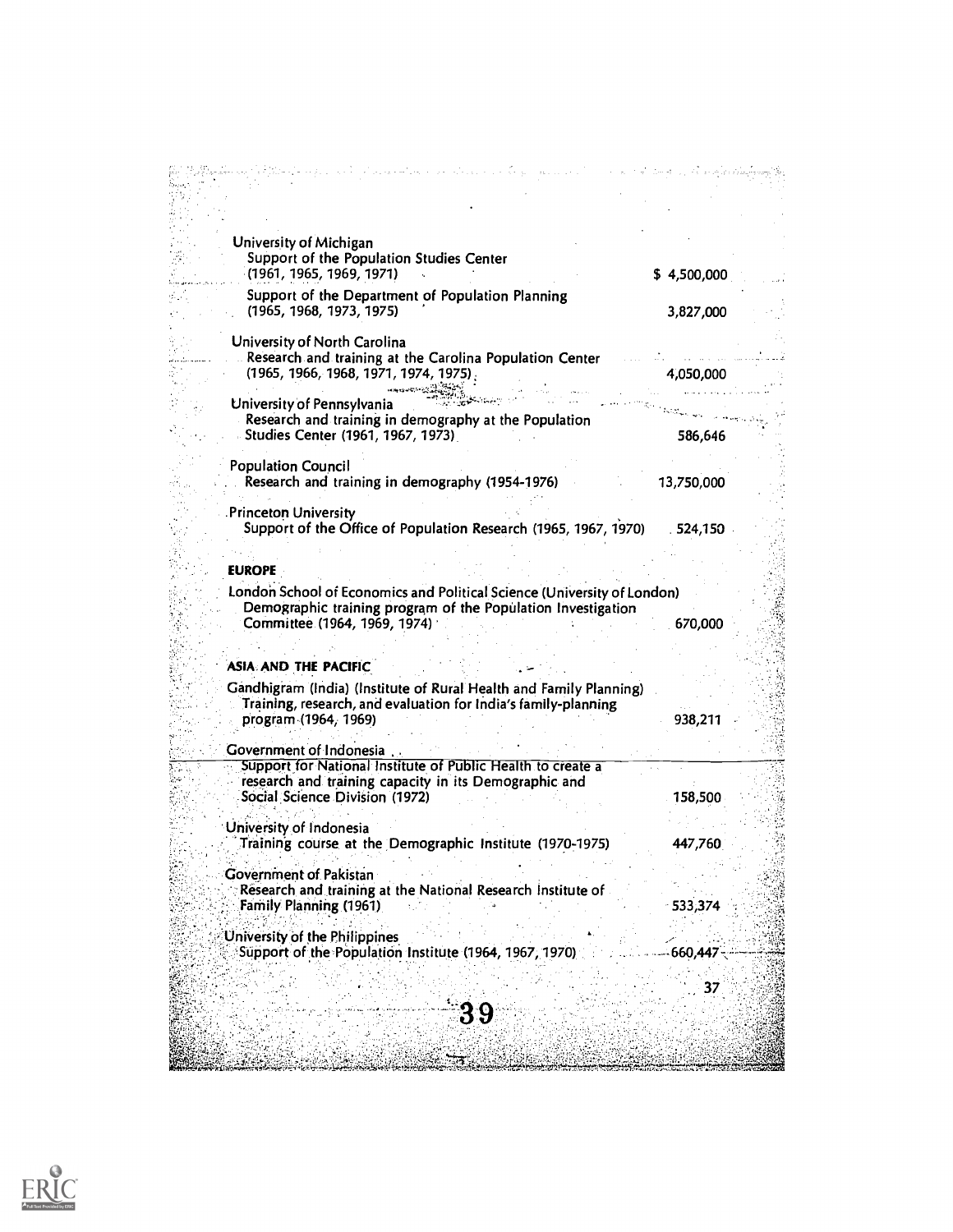| <b>Population Center Foundation (Philippines)</b><br>Study of population, resources, environment, and the<br>Philippine future (1975)    | 200,000 |  |
|------------------------------------------------------------------------------------------------------------------------------------------|---------|--|
| Cooperative Research Program (1975)                                                                                                      | 100,000 |  |
| Population Council of India<br>General support (1970)                                                                                    | 67,000  |  |
| <b>University of Singapore</b><br>Establishment of a center for economic and demographic<br>research (1964)                              | 194,000 |  |
|                                                                                                                                          |         |  |
| LATIN AMERICA AND THE CARIBBEAN<br>Center of Studies of Population and Development (Peru)<br>Developmental support (1965, 1971)          | 332,193 |  |
| <b>Colombian Association of Faculties of Medicine</b><br>Research and experimentation in population and demography<br>(1965, 1967, 1971) | 657,500 |  |
| <b>Costa Rican Demographic Association</b><br>Training in population communications (1974)                                               | 236,420 |  |
| University of Costa Rica<br>Research and training in family planning at the Center for<br>Population Studies (1968, 1971, 1973)          | 446,000 |  |
| Training in population communications (1972)                                                                                             | 90,560  |  |
| University of El Salvador (Argentina)<br>Postgraduate course in Latin American population dynamics<br>(1967, 1969)                       | 350,000 |  |
| Haitian Center for Research in the Social Sciences<br>Research on family planning in Haiti (1972)                                        | 70,000  |  |
| Latin American Demographic Center (CELADE) (Chile)<br>Strengthening the center's regional research program<br>(1968, 1971, 1975)         | 749,300 |  |
| Latin American Social Science Council (CLACSO) (Argentina)<br>Support of the Center for Population Studies (1975)                        | 50,000  |  |
| Social science research on Latin American population policies<br>(PISPAL) (1972, 1975, 1976)                                             | 100,000 |  |
| 38                                                                                                                                       |         |  |
| 40                                                                                                                                       |         |  |

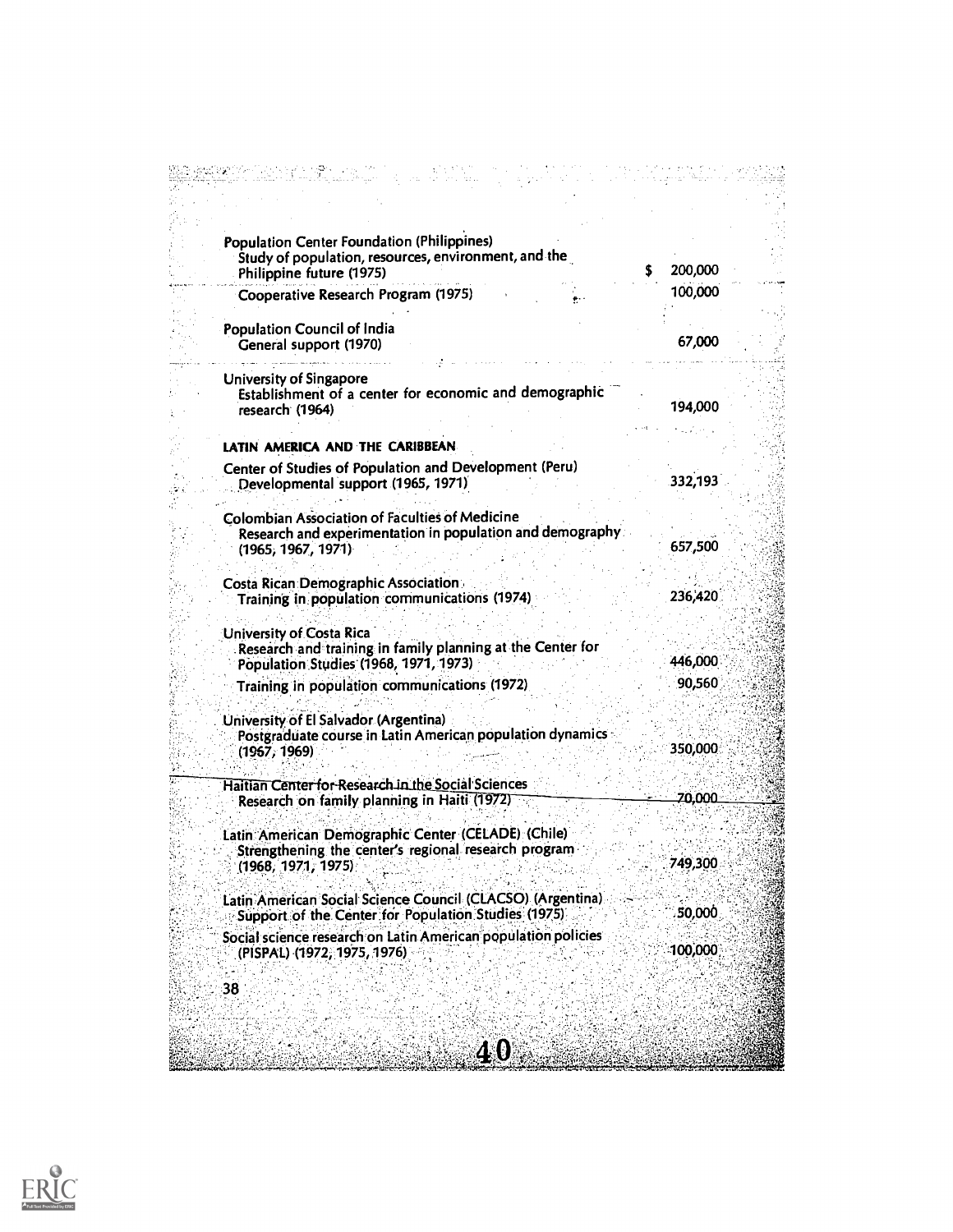| Mexican Institute of Social Studies<br>Study and publications on family planning in Mexico<br>(1966, 1968, 1969)                                                 | s | 259,937 |  |
|------------------------------------------------------------------------------------------------------------------------------------------------------------------|---|---------|--|
| Research and training in population studies and other applied<br>social sciences (1970, 1972, 1975)                                                              |   | 375,000 |  |
| <b>College of Mexico</b><br>Establishment of a Center for Economic and Demographic<br>Studies and development of the faculty (1963, 1966, 1967)                  |   | 596,250 |  |
| Pan American Federation of Associations of Medical Schools<br>(Colombia)<br>Support of the federation's Division of Population<br>(1967, 1969, 1971, 1974, 1975) |   | 473,740 |  |
| Regional Population Center (Colombia)<br>Research and training in population (1973, 1975)                                                                        |   | 517,000 |  |
| <b>MIDDLE EAST AND AFRICA</b>                                                                                                                                    |   |         |  |
| Al-Azhar University<br>Social science research on population issues (1976)                                                                                       |   | 30,000  |  |
| American University in Cairo<br>Population research program at the Social Research Center (1968)                                                                 |   | 236,000 |  |
| American University of Beirut<br>Population studies program (1972)                                                                                               |   | 80,000  |  |
| Hacettepe University (Turkey)<br>Research and training in population and demography<br>(1967, 1970, 1974)                                                        |   | 859,000 |  |
|                                                                                                                                                                  |   |         |  |

 $\bar{z}$ 

 $\frac{1}{\sqrt{2}}$ 

 $\mathcal{L}^{(1,1)}$ 

 $\frac{4}{3}$ 

 $\alpha$ 

39

41

 $\mathcal{L}_{\text{eff}}$ 

 $\alpha=1$ 



 $\mathcal{L}^{(2)}$  $\mathcal{A}$ 

 $\frac{1}{2}$ 

 $\frac{1}{2}$